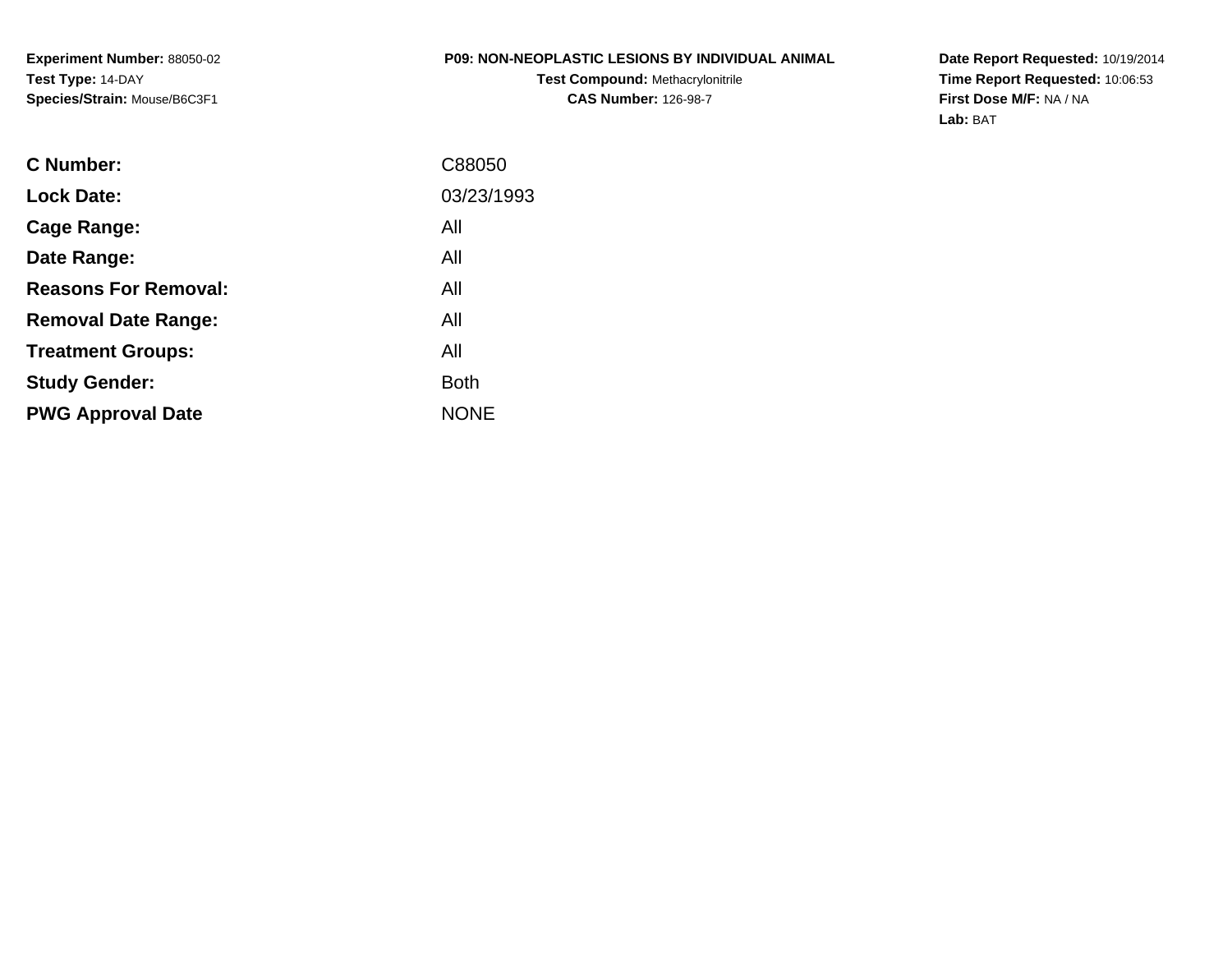**Experiment Number:** 88050-02**Test Type:** 14-DAY**Species/Strain:** Mouse/B6C3F1

**Test Compound:** Methacrylonitrile**CAS Number:** 126-98-7

**Date Report Requested:** 10/19/2014**Time Report Requested:** 10:06:53**First Dose M/F:** NA / NA**Lab:** BAT

| <b>B6C3F1 Mouse Male</b><br>$0$ G/L    | DAY ON TEST<br><b>ANIMAL ID</b> | 0<br>0<br>$\boldsymbol{l}$<br>5<br>$\overline{0}$<br>0<br>0<br>0 | 0<br>$\boldsymbol{\theta}$<br>1<br>5<br>0<br>$\mathbf 0$<br>0<br>0 | 0<br>0<br>1<br>5<br>0<br>0<br>0<br>0 | 0<br>0<br>$\boldsymbol{l}$<br>5<br>$\mathbf 0$<br>$\mathbf 0$<br>0<br>0 | 0<br>0<br>$\boldsymbol{l}$<br>5<br>0<br>0<br>0<br>0 |                       |
|----------------------------------------|---------------------------------|------------------------------------------------------------------|--------------------------------------------------------------------|--------------------------------------|-------------------------------------------------------------------------|-----------------------------------------------------|-----------------------|
| <b>Alimentary System</b>               |                                 | 1                                                                | $\mathfrak{p}$                                                     | 3                                    | 4                                                                       | 5                                                   | <i><b>*TOTALS</b></i> |
|                                        |                                 |                                                                  |                                                                    |                                      |                                                                         |                                                     |                       |
| Intestine Small, Duodenum              |                                 | $+$                                                              | $\pm$                                                              | $\ddot{}$                            | $\ddot{}$                                                               | $\ddot{}$                                           | 5                     |
| Liver                                  |                                 | $+$                                                              | $+$                                                                |                                      | $+$ $+$                                                                 | $+$                                                 | 5                     |
| Stomach, Forestomach                   |                                 | $+$                                                              |                                                                    |                                      | $+$ $+$ $+$ $+$                                                         |                                                     | 5                     |
| Stomach, Glandular                     |                                 | $+$                                                              | $+$                                                                | $+$                                  | $+$                                                                     | $\ddot{}$                                           | 5                     |
| <b>Cardiovascular System</b>           |                                 |                                                                  |                                                                    |                                      |                                                                         |                                                     |                       |
| <b>NONE</b><br><b>Endocrine System</b> |                                 |                                                                  |                                                                    |                                      |                                                                         |                                                     |                       |
| <b>Adrenal Cortex</b>                  |                                 | $+$ $-$                                                          |                                                                    |                                      | $+$ $+$ $+$                                                             | $\pm$                                               | 5                     |
| Adrenal Medulla                        |                                 | $+$                                                              |                                                                    |                                      | $+ + + +$                                                               |                                                     | 5                     |
| <b>General Body System</b>             |                                 |                                                                  |                                                                    |                                      |                                                                         |                                                     |                       |
| <b>NONE</b><br><b>Genital System</b>   |                                 |                                                                  |                                                                    |                                      |                                                                         |                                                     |                       |
| <b>NONE</b>                            |                                 |                                                                  |                                                                    |                                      |                                                                         |                                                     |                       |
| <b>Hematopoietic System</b>            |                                 |                                                                  |                                                                    |                                      |                                                                         |                                                     |                       |
| Spleen                                 |                                 | $\pm$                                                            |                                                                    |                                      | $+$ $+$                                                                 | $\ddot{}$                                           | 5                     |
| Thymus                                 |                                 | $\ddot{}$                                                        | $+$                                                                | $+$                                  | $+$                                                                     | $+$                                                 | 5                     |
| <b>Integumentary System</b>            |                                 |                                                                  |                                                                    |                                      |                                                                         |                                                     |                       |
| <b>NONE</b>                            |                                 |                                                                  |                                                                    |                                      |                                                                         |                                                     |                       |

NONE

\* ..Total animals with tissue examined microscopically; Total animals with lesion and mean severity grade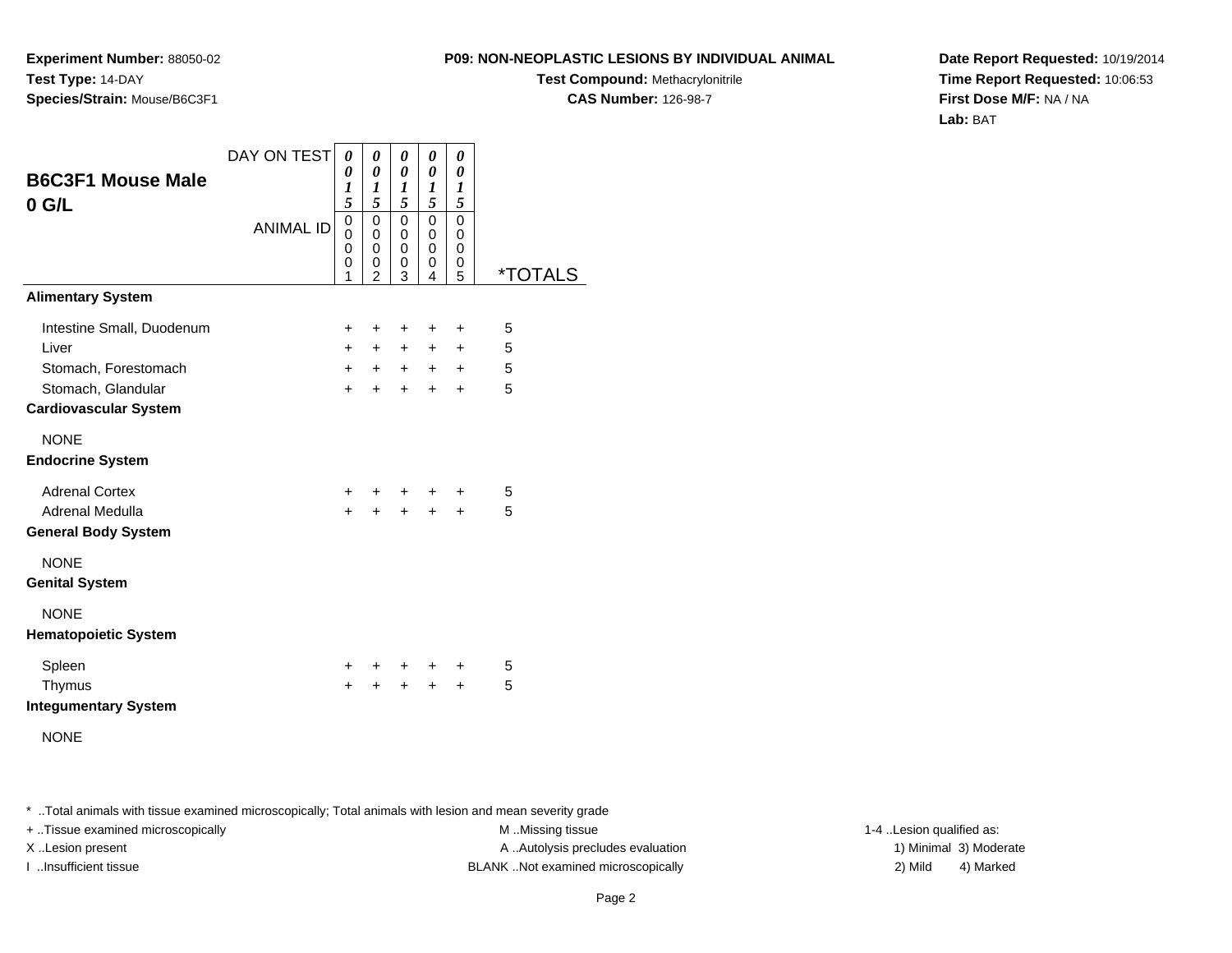**Experiment Number:** 88050-02**Test Type:** 14-DAY**Species/Strain:** Mouse/B6C3F1

**Test Compound:** Methacrylonitrile**CAS Number:** 126-98-7

**Date Report Requested:** 10/19/2014**Time Report Requested:** 10:06:53**First Dose M/F:** NA / NA**Lab:** BAT

| <b>B6C3F1 Mouse Male</b><br>$0$ G/L | DAY ON TEST<br><b>ANIMAL ID</b> | 0<br>0<br>$\boldsymbol{l}$<br>5<br>0<br>0<br>0<br>$\Omega$<br>1 | 0<br>0<br>1<br>5<br>0<br>0<br>0<br>0<br>$\mathfrak{p}$ | 0<br>0<br>1<br>5<br>0<br>0<br>0<br>0<br>3 | 0<br>0<br>$\boldsymbol{l}$<br>5<br>$\mathbf 0$<br>$\mathbf 0$<br>$\mathbf 0$<br>0<br>4 | 0<br>0<br>$\boldsymbol{l}$<br>5<br>0<br>0<br>0<br>0<br>5 | <i><b>*TOTALS</b></i> |
|-------------------------------------|---------------------------------|-----------------------------------------------------------------|--------------------------------------------------------|-------------------------------------------|----------------------------------------------------------------------------------------|----------------------------------------------------------|-----------------------|
| <b>Musculoskeletal System</b>       |                                 |                                                                 |                                                        |                                           |                                                                                        |                                                          |                       |
| <b>NONE</b>                         |                                 |                                                                 |                                                        |                                           |                                                                                        |                                                          |                       |
| <b>Nervous System</b>               |                                 |                                                                 |                                                        |                                           |                                                                                        |                                                          |                       |
| <b>Brain</b>                        |                                 | $\ddot{}$                                                       | ÷                                                      | $\ddot{}$                                 | $\ddot{}$                                                                              | $\ddot{}$                                                | 5                     |
| Peripheral Nerve                    |                                 | $+$                                                             | $+$                                                    | $+$                                       | $+$                                                                                    | $+$                                                      | 5                     |
| Spinal Cord                         |                                 | $\ddot{}$                                                       | $\ddot{}$                                              | $\ddot{}$                                 | $\ddot{}$                                                                              | $\ddot{}$                                                | 5                     |
| <b>Respiratory System</b>           |                                 |                                                                 |                                                        |                                           |                                                                                        |                                                          |                       |
| Lung                                |                                 | $\ddot{}$                                                       |                                                        | $\ddot{}$                                 | $\ddot{}$                                                                              | $\ddot{}$                                                | 5                     |
| <b>Special Senses System</b>        |                                 |                                                                 |                                                        |                                           |                                                                                        |                                                          |                       |
| <b>NONE</b>                         |                                 |                                                                 |                                                        |                                           |                                                                                        |                                                          |                       |
| <b>Urinary System</b>               |                                 |                                                                 |                                                        |                                           |                                                                                        |                                                          |                       |
| Kidney                              |                                 |                                                                 |                                                        |                                           |                                                                                        |                                                          | 5                     |

\* ..Total animals with tissue examined microscopically; Total animals with lesion and mean severity grade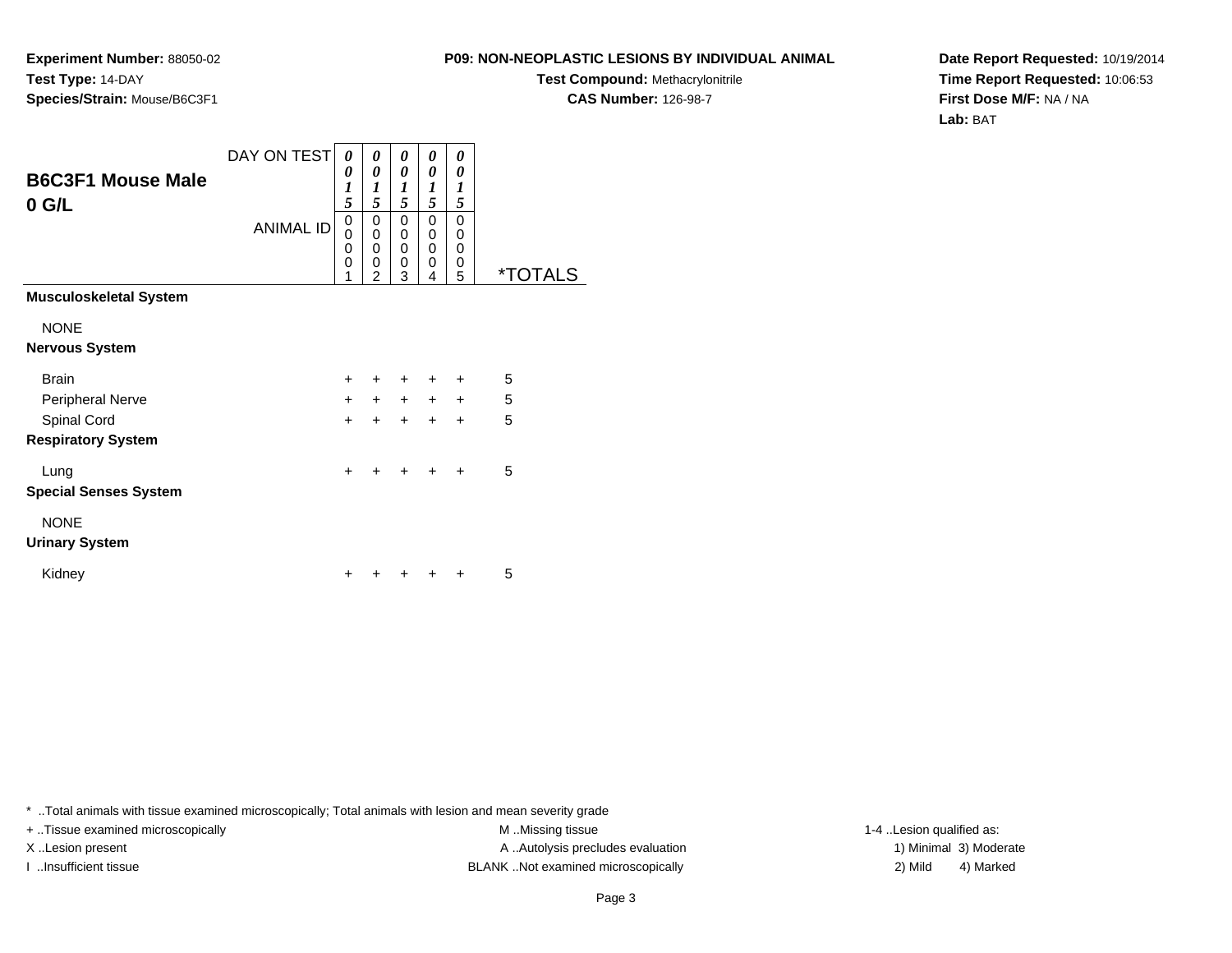**Experiment Number:** 88050-02**Test Type:** 14-DAY**Species/Strain:** Mouse/B6C3F1

**Test Compound:** Methacrylonitrile**CAS Number:** 126-98-7

**Date Report Requested:** 10/19/2014**Time Report Requested:** 10:06:53**First Dose M/F:** NA / NA**Lab:** BAT

| <b>B6C3F1 Mouse Male</b><br>$0.15$ G/L                                                                           | DAY ON TEST<br><b>ANIMAL ID</b> | 0<br>0<br>1<br>5<br>$\mathbf 0$<br>0<br>0<br>$\mathbf 0$<br>6 | 0<br>0<br>1<br>5<br>$\Omega$<br>$\mathbf 0$<br>0<br>0<br>$\overline{7}$ | 0<br>0<br>0<br>7<br>$\mathbf 0$<br>0<br>0<br>0<br>8 | 0<br>0<br>1<br>5<br>$\mathbf 0$<br>0<br>0<br>$\mathbf 0$<br>9 | 0<br>0<br>1<br>5<br>$\Omega$<br>0<br>$\mathbf 0$<br>1<br>$\Omega$ | *TOTALS          |
|------------------------------------------------------------------------------------------------------------------|---------------------------------|---------------------------------------------------------------|-------------------------------------------------------------------------|-----------------------------------------------------|---------------------------------------------------------------|-------------------------------------------------------------------|------------------|
| <b>Alimentary System</b>                                                                                         |                                 |                                                               |                                                                         |                                                     |                                                               |                                                                   |                  |
| Intestine Small, Duodenum<br>Liver<br>Stomach, Forestomach<br>Stomach, Glandular<br><b>Cardiovascular System</b> |                                 |                                                               |                                                                         | ÷<br>$\ddot{}$<br>$+$<br>$\ddot{}$                  |                                                               |                                                                   | 1<br>1<br>1<br>1 |
| <b>NONE</b><br><b>Endocrine System</b>                                                                           |                                 |                                                               |                                                                         |                                                     |                                                               |                                                                   |                  |
| <b>Adrenal Cortex</b><br><b>Adrenal Medulla</b><br><b>General Body System</b>                                    |                                 |                                                               |                                                                         | $\ddot{}$<br>$\ddot{}$                              |                                                               |                                                                   | 1<br>1           |
| <b>NONE</b><br><b>Genital System</b>                                                                             |                                 |                                                               |                                                                         |                                                     |                                                               |                                                                   |                  |
| <b>NONE</b><br><b>Hematopoietic System</b>                                                                       |                                 |                                                               |                                                                         |                                                     |                                                               |                                                                   |                  |
| Spleen<br>Thymus<br><b>Integumentary System</b>                                                                  |                                 |                                                               |                                                                         | +<br>$\ddot{}$                                      |                                                               |                                                                   | 1<br>1           |

NONE

\* ..Total animals with tissue examined microscopically; Total animals with lesion and mean severity grade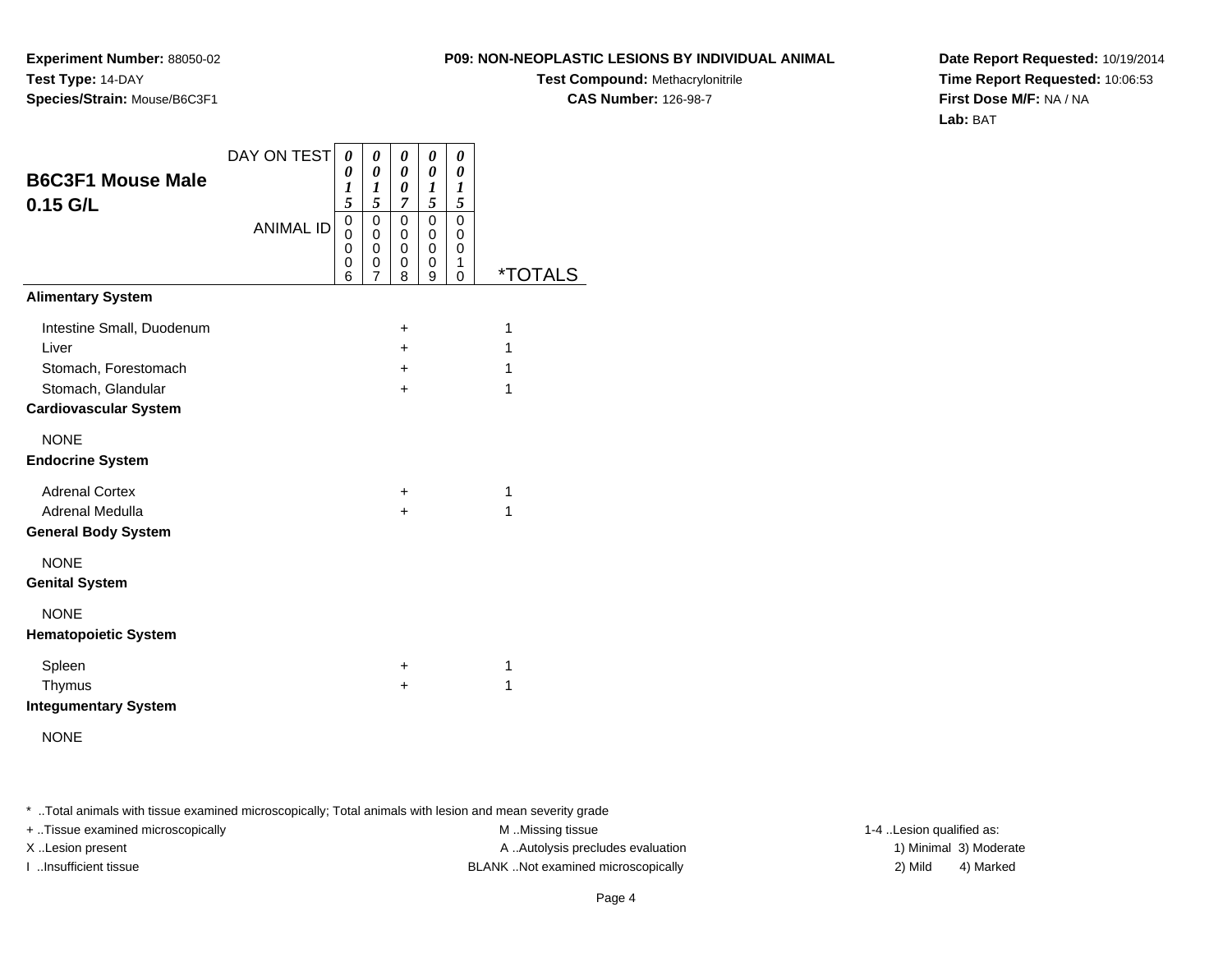**Experiment Number:** 88050-02**Test Type:** 14-DAY**Species/Strain:** Mouse/B6C3F1

**Test Compound:** Methacrylonitrile**CAS Number:** 126-98-7

**Date Report Requested:** 10/19/2014**Time Report Requested:** 10:06:53**First Dose M/F:** NA / NA**Lab:** BAT

| <b>B6C3F1 Mouse Male</b><br>$0.15$ G/L | DAY ON TEST<br><b>ANIMAL ID</b> | 0<br>0<br>1<br>5<br>0<br>$\Omega$<br>0<br>0<br>6 | 0<br>0<br>1<br>5<br>0<br>0<br>0<br>0<br>7 | 0<br>0<br>0<br>$\overline{7}$<br>0<br>0<br>0<br>0<br>8 | 0<br>0<br>1<br>5<br>0<br>$\mathbf{0}$<br>0<br>0<br>9 | 0<br>0<br>1<br>5<br>0<br>0<br>0<br>1<br>0 | <i><b>*TOTALS</b></i> |
|----------------------------------------|---------------------------------|--------------------------------------------------|-------------------------------------------|--------------------------------------------------------|------------------------------------------------------|-------------------------------------------|-----------------------|
| <b>Musculoskeletal System</b>          |                                 |                                                  |                                           |                                                        |                                                      |                                           |                       |
| <b>NONE</b>                            |                                 |                                                  |                                           |                                                        |                                                      |                                           |                       |
| <b>Nervous System</b>                  |                                 |                                                  |                                           |                                                        |                                                      |                                           |                       |
| <b>Brain</b>                           |                                 |                                                  |                                           | $\ddot{}$                                              |                                                      |                                           | 1                     |
| Peripheral Nerve                       |                                 |                                                  |                                           | $\ddot{}$                                              |                                                      |                                           | 1                     |
| Spinal Cord                            |                                 |                                                  |                                           | $\ddot{}$                                              |                                                      |                                           | 1                     |
| <b>Respiratory System</b>              |                                 |                                                  |                                           |                                                        |                                                      |                                           |                       |
| Lung                                   |                                 |                                                  |                                           | $\ddot{}$                                              |                                                      |                                           | 1                     |
| <b>Special Senses System</b>           |                                 |                                                  |                                           |                                                        |                                                      |                                           |                       |
| <b>NONE</b>                            |                                 |                                                  |                                           |                                                        |                                                      |                                           |                       |
| <b>Urinary System</b>                  |                                 |                                                  |                                           |                                                        |                                                      |                                           |                       |
| Kidney                                 |                                 |                                                  |                                           | $\ddot{}$                                              |                                                      |                                           | 1                     |

\* ..Total animals with tissue examined microscopically; Total animals with lesion and mean severity grade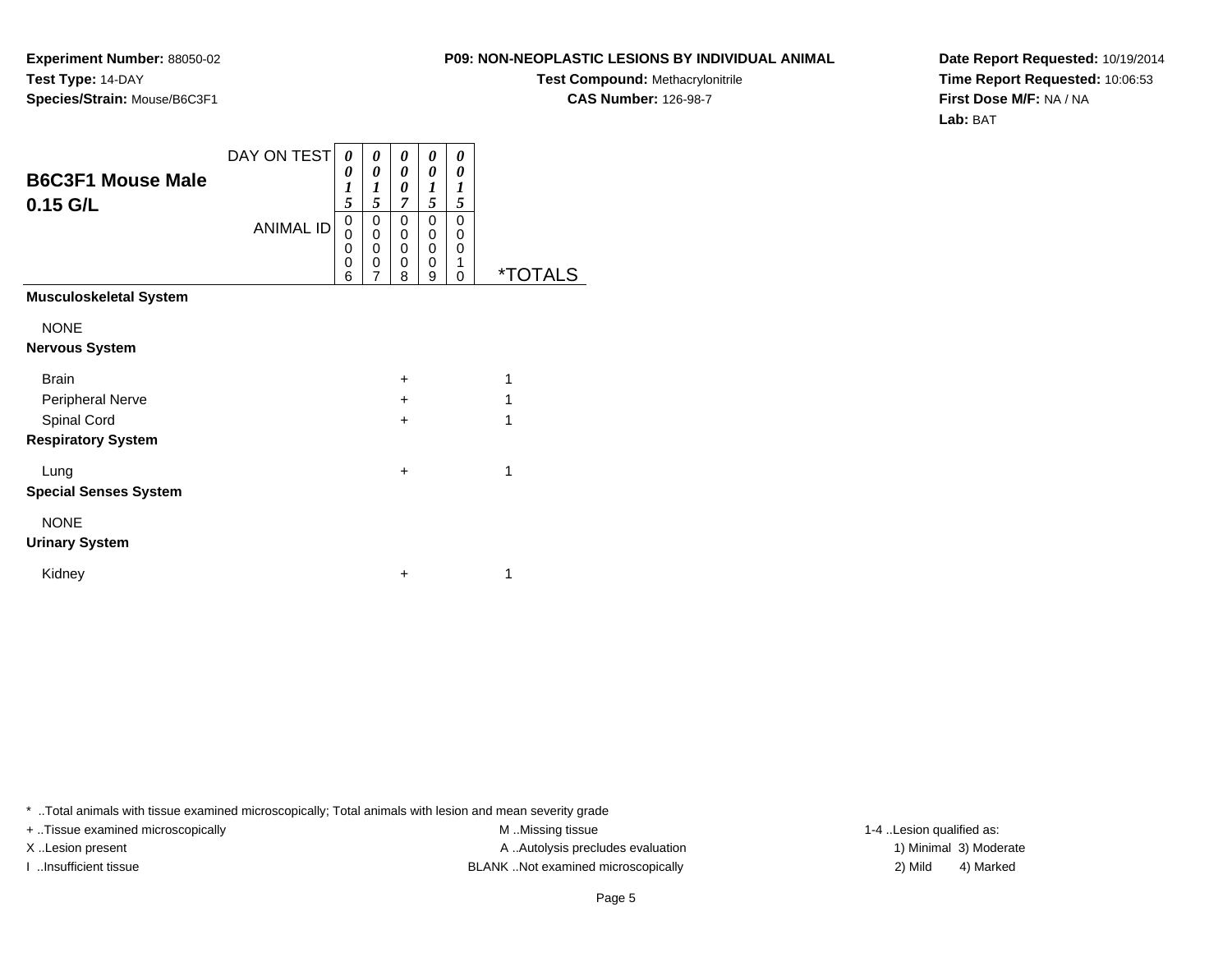**Test Compound:** Methacrylonitrile**CAS Number:** 126-98-7

**Date Report Requested:** 10/19/2014**Time Report Requested:** 10:06:53**First Dose M/F:** NA / NA**Lab:** BAT

|  | DAY ON TEST |
|--|-------------|
|  |             |

## **B6C3F1 Mouse Male0.3 G/L**

| ANIMAL ID |  |
|-----------|--|
|-----------|--|

\*TOTALS

**Alimentary System**

NONE

**Cardiovascular System**

NONE

**Endocrine System**

NONE

### **General Body System**

NONE

**Genital System**

NONE

**Hematopoietic System**

NONE

**Integumentary System**

NONE

**Musculoskeletal System**

NONE

**Nervous System**

NONE

\* ..Total animals with tissue examined microscopically; Total animals with lesion and mean severity grade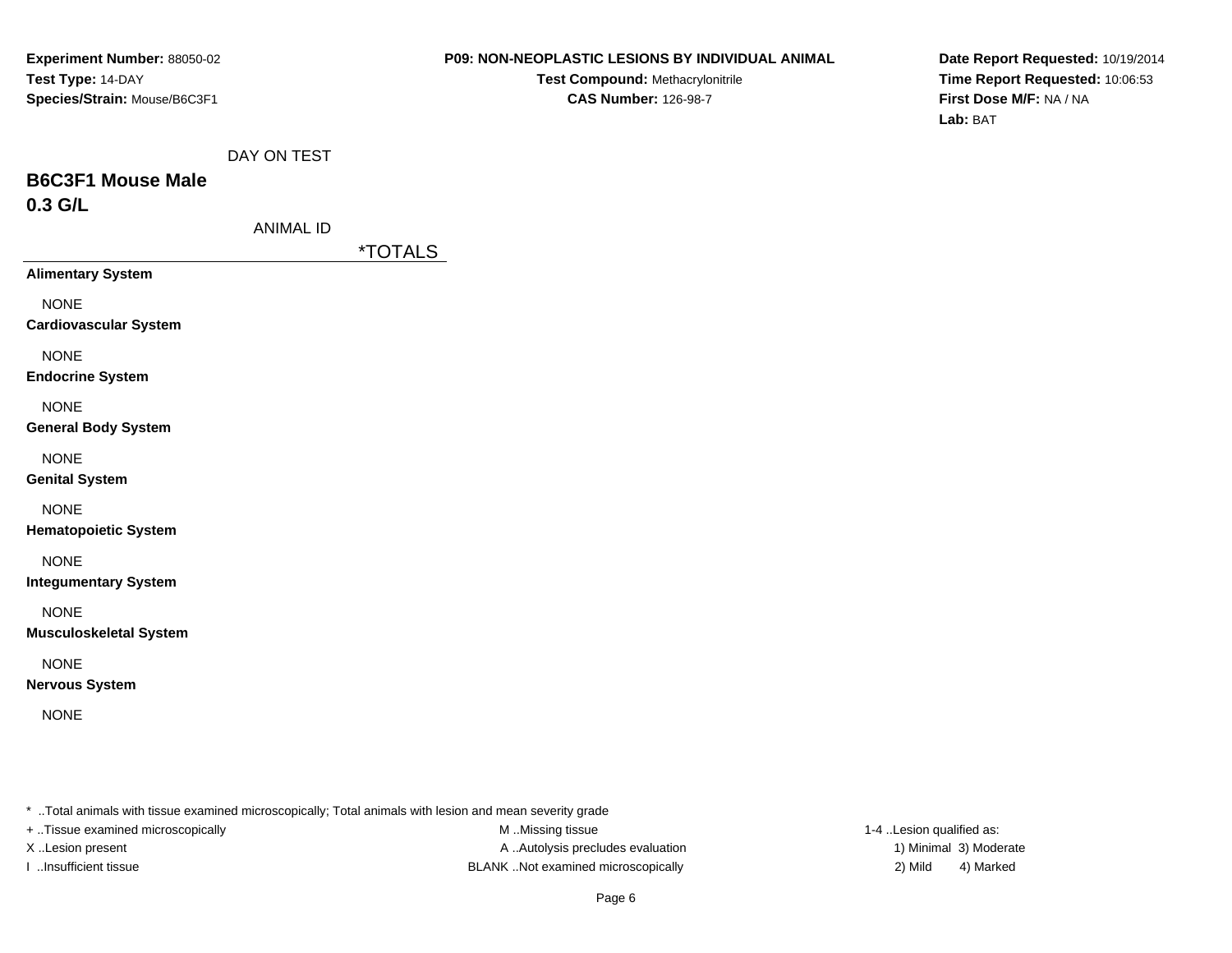### **P09: NON-NEOPLASTIC LESIONS BY INDIVIDUAL ANIMAL**

**Test Compound:** Methacrylonitrile**CAS Number:** 126-98-7

**Date Report Requested:** 10/19/2014**Time Report Requested:** 10:06:53**First Dose M/F:** NA / NA**Lab:** BAT

|  |  | DAY ON TEST |  |
|--|--|-------------|--|
|--|--|-------------|--|

## **B6C3F1 Mouse Male0.3 G/L**

ANIMAL ID

\*TOTALS

**Respiratory System**

NONE

**Special Senses System**

NONE

**Urinary System**

NONE

\* ..Total animals with tissue examined microscopically; Total animals with lesion and mean severity grade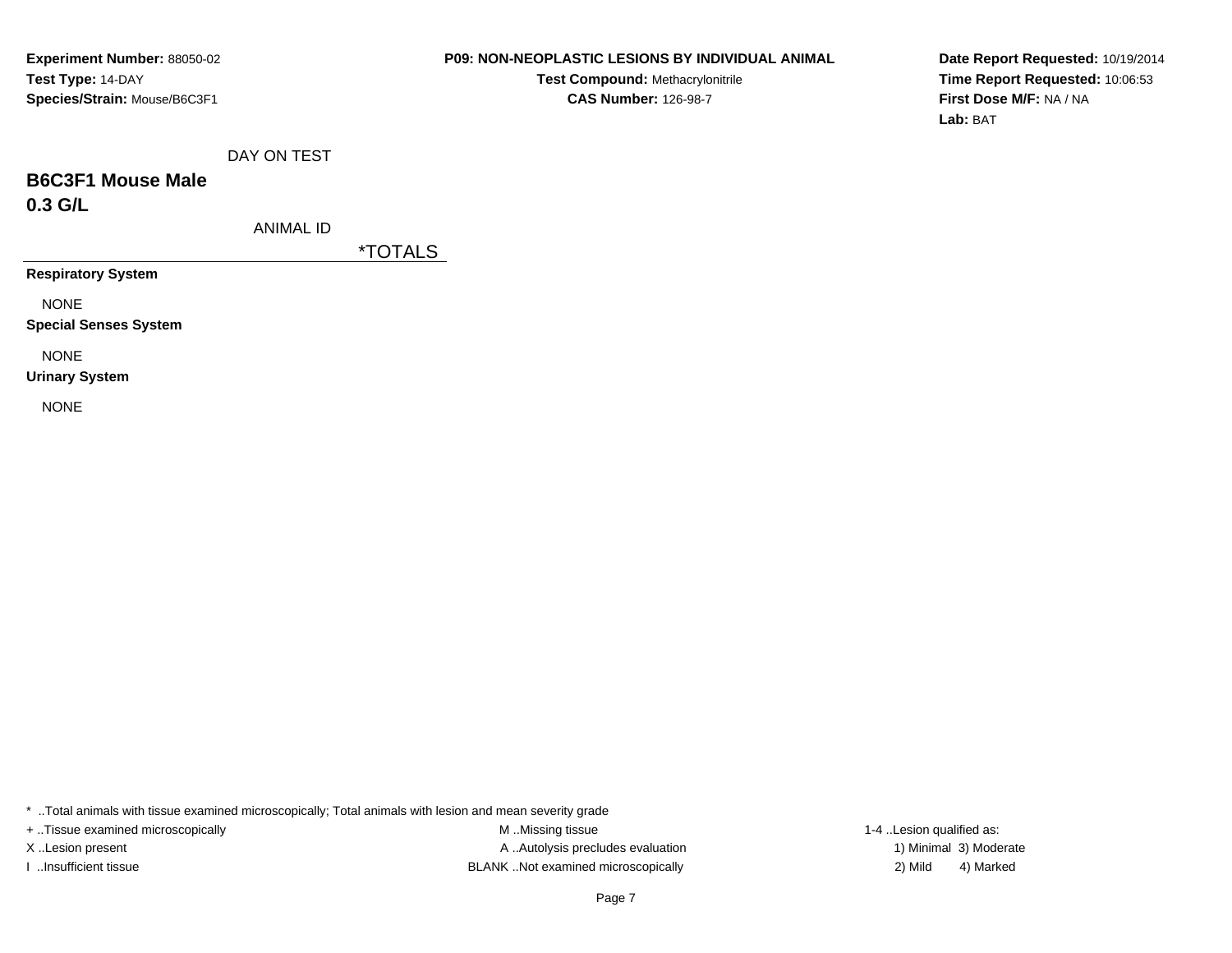**Test Compound:** Methacrylonitrile**CAS Number:** 126-98-7

**Date Report Requested:** 10/19/2014**Time Report Requested:** 10:06:53**First Dose M/F:** NA / NA**Lab:** BAT

|  | DAY ON TEST |
|--|-------------|
|  |             |

## **B6C3F1 Mouse Male0.6 G/L**

| ANIMAL ID |  |
|-----------|--|
|-----------|--|

\*TOTALS

**Alimentary System**

NONE

**Cardiovascular System**

NONE

**Endocrine System**

NONE

### **General Body System**

NONE

**Genital System**

### NONE

**Hematopoietic System**

NONE

**Integumentary System**

NONE

**Musculoskeletal System**

NONE

**Nervous System**

NONE

\* ..Total animals with tissue examined microscopically; Total animals with lesion and mean severity grade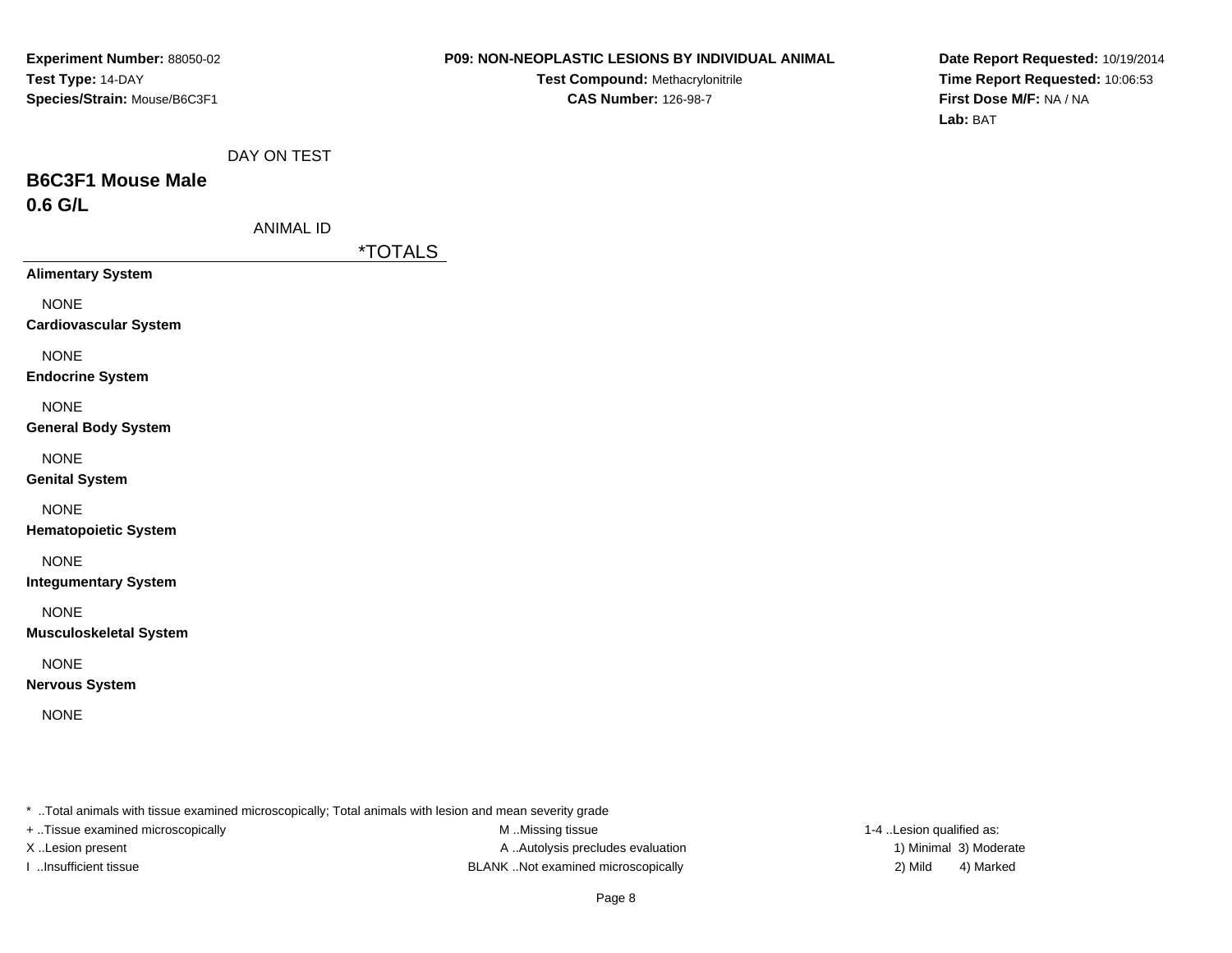### **P09: NON-NEOPLASTIC LESIONS BY INDIVIDUAL ANIMAL**

**Test Compound:** Methacrylonitrile**CAS Number:** 126-98-7

**Date Report Requested:** 10/19/2014**Time Report Requested:** 10:06:53**First Dose M/F:** NA / NA**Lab:** BAT

|  |  | DAY ON TEST |
|--|--|-------------|
|--|--|-------------|

### **B6C3F1 Mouse Male0.6 G/L**

ANIMAL ID

\*TOTALS

**Respiratory System**

NONE

**Special Senses System**

NONE

**Urinary System**

NONE

\* ..Total animals with tissue examined microscopically; Total animals with lesion and mean severity grade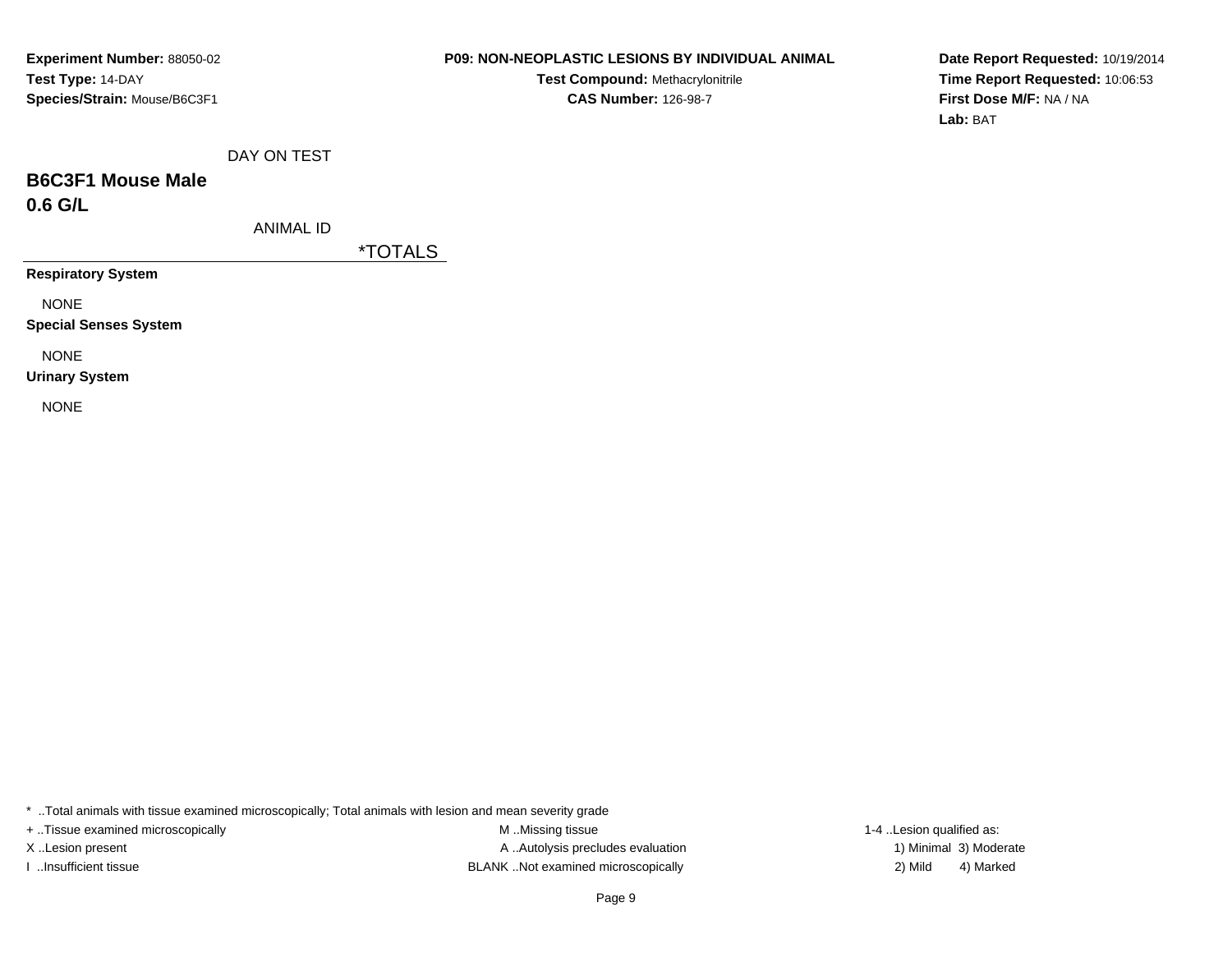**Experiment Number:** 88050-02**Test Type:** 14-DAY**Species/Strain:** Mouse/B6C3F1

**Test Compound:** Methacrylonitrile**CAS Number:** 126-98-7

**Date Report Requested:** 10/19/2014**Time Report Requested:** 10:06:53**First Dose M/F:** NA / NA**Lab:** BAT

| <b>B6C3F1 Mouse Male</b><br>$1.2$ G/L      | DAY ON TEST<br><b>ANIMAL ID</b> | 0<br>0<br>1<br>5<br>$\pmb{0}$<br>$\mathbf 0$<br>$\mathbf 0$<br>$\overline{c}$<br>1 | 0<br>0<br>1<br>5<br>$\mathbf 0$<br>0<br>0<br>$\overline{\mathbf{c}}$<br>$\overline{2}$ | 0<br>0<br>0<br>$\boldsymbol{4}$<br>$\mathbf 0$<br>0<br>0<br>$\overline{c}$<br>3 | 0<br>0<br>1<br>5<br>0<br>0<br>0<br>$\overline{c}$<br>4 | 0<br>0<br>1<br>5<br>$\mathbf 0$<br>0<br>0<br>$\overline{\mathbf{c}}$<br>5 | <i><b>*TOTALS</b></i> |
|--------------------------------------------|---------------------------------|------------------------------------------------------------------------------------|----------------------------------------------------------------------------------------|---------------------------------------------------------------------------------|--------------------------------------------------------|---------------------------------------------------------------------------|-----------------------|
| <b>Alimentary System</b>                   |                                 |                                                                                    |                                                                                        |                                                                                 |                                                        |                                                                           |                       |
| Intestine Small, Duodenum                  |                                 |                                                                                    |                                                                                        | +                                                                               |                                                        |                                                                           | 1                     |
| Liver                                      |                                 |                                                                                    |                                                                                        | $\pm$                                                                           |                                                        |                                                                           | 1                     |
| Stomach, Forestomach<br>Stomach, Glandular |                                 |                                                                                    |                                                                                        | $\ddot{}$<br>$\ddot{}$                                                          |                                                        |                                                                           | 1<br>1                |
| <b>Cardiovascular System</b>               |                                 |                                                                                    |                                                                                        |                                                                                 |                                                        |                                                                           |                       |
| <b>NONE</b><br><b>Endocrine System</b>     |                                 |                                                                                    |                                                                                        |                                                                                 |                                                        |                                                                           |                       |
| <b>Adrenal Cortex</b>                      |                                 |                                                                                    |                                                                                        | +                                                                               |                                                        |                                                                           | 1                     |
| Adrenal Medulla                            |                                 |                                                                                    |                                                                                        | $\div$                                                                          |                                                        |                                                                           | 1                     |
| <b>General Body System</b>                 |                                 |                                                                                    |                                                                                        |                                                                                 |                                                        |                                                                           |                       |
| <b>NONE</b>                                |                                 |                                                                                    |                                                                                        |                                                                                 |                                                        |                                                                           |                       |
| <b>Genital System</b>                      |                                 |                                                                                    |                                                                                        |                                                                                 |                                                        |                                                                           |                       |
| <b>NONE</b>                                |                                 |                                                                                    |                                                                                        |                                                                                 |                                                        |                                                                           |                       |
| <b>Hematopoietic System</b>                |                                 |                                                                                    |                                                                                        |                                                                                 |                                                        |                                                                           |                       |
| Spleen                                     |                                 |                                                                                    |                                                                                        | +                                                                               |                                                        |                                                                           | 1                     |
| Thymus                                     |                                 |                                                                                    |                                                                                        | $\ddot{}$                                                                       |                                                        |                                                                           | 1                     |
| <b>Integumentary System</b>                |                                 |                                                                                    |                                                                                        |                                                                                 |                                                        |                                                                           |                       |

NONE

\* ..Total animals with tissue examined microscopically; Total animals with lesion and mean severity grade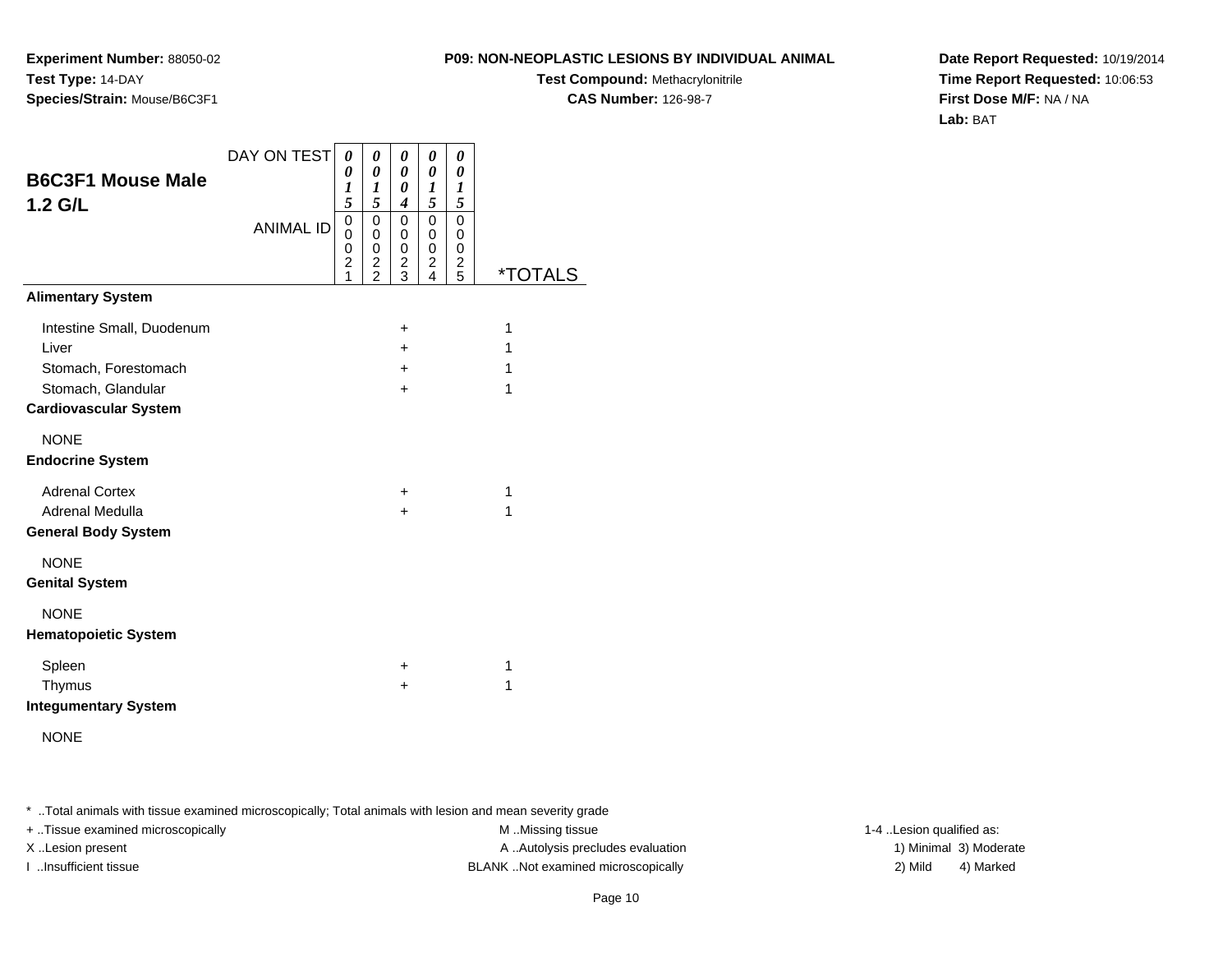**Experiment Number:** 88050-02**Test Type:** 14-DAY**Species/Strain:** Mouse/B6C3F1

**Test Compound:** Methacrylonitrile**CAS Number:** 126-98-7

**Date Report Requested:** 10/19/2014**Time Report Requested:** 10:06:53**First Dose M/F:** NA / NA**Lab:** BAT

| <b>B6C3F1 Mouse Male</b><br>$1.2$ G/L | DAY ON TEST<br><b>ANIMAL ID</b> | 0<br>0<br>$\boldsymbol{l}$<br>5<br>0<br>0<br>0<br>$\overline{c}$<br>1 | 0<br>0<br>1<br>5<br>0<br>0<br>0<br>$\frac{2}{2}$ | 0<br>0<br>0<br>$\boldsymbol{4}$<br>0<br>0<br>0<br>$\frac{2}{3}$ | 0<br>0<br>$\boldsymbol{l}$<br>5<br>0<br>$\mathbf 0$<br>0<br>$\frac{2}{4}$ | 0<br>0<br>1<br>5<br>0<br>0<br>0<br>$\overline{\mathbf{c}}$<br>$\overline{5}$ | <i><b>*TOTALS</b></i> |
|---------------------------------------|---------------------------------|-----------------------------------------------------------------------|--------------------------------------------------|-----------------------------------------------------------------|---------------------------------------------------------------------------|------------------------------------------------------------------------------|-----------------------|
| <b>Musculoskeletal System</b>         |                                 |                                                                       |                                                  |                                                                 |                                                                           |                                                                              |                       |
| <b>NONE</b>                           |                                 |                                                                       |                                                  |                                                                 |                                                                           |                                                                              |                       |
| <b>Nervous System</b>                 |                                 |                                                                       |                                                  |                                                                 |                                                                           |                                                                              |                       |
| <b>Brain</b>                          |                                 |                                                                       |                                                  | $\pm$                                                           |                                                                           |                                                                              | 1                     |
| Peripheral Nerve                      |                                 |                                                                       |                                                  | $\ddot{}$                                                       |                                                                           |                                                                              | 1                     |
| Spinal Cord                           |                                 |                                                                       |                                                  | $\ddot{}$                                                       |                                                                           |                                                                              | 1                     |
| <b>Respiratory System</b>             |                                 |                                                                       |                                                  |                                                                 |                                                                           |                                                                              |                       |
| Lung                                  |                                 |                                                                       |                                                  | $\ddot{}$                                                       |                                                                           |                                                                              | 1                     |
| <b>Special Senses System</b>          |                                 |                                                                       |                                                  |                                                                 |                                                                           |                                                                              |                       |
| <b>NONE</b>                           |                                 |                                                                       |                                                  |                                                                 |                                                                           |                                                                              |                       |
| <b>Urinary System</b>                 |                                 |                                                                       |                                                  |                                                                 |                                                                           |                                                                              |                       |
| Kidney                                |                                 |                                                                       |                                                  | $\ddot{}$                                                       |                                                                           |                                                                              | 1                     |

\* ..Total animals with tissue examined microscopically; Total animals with lesion and mean severity grade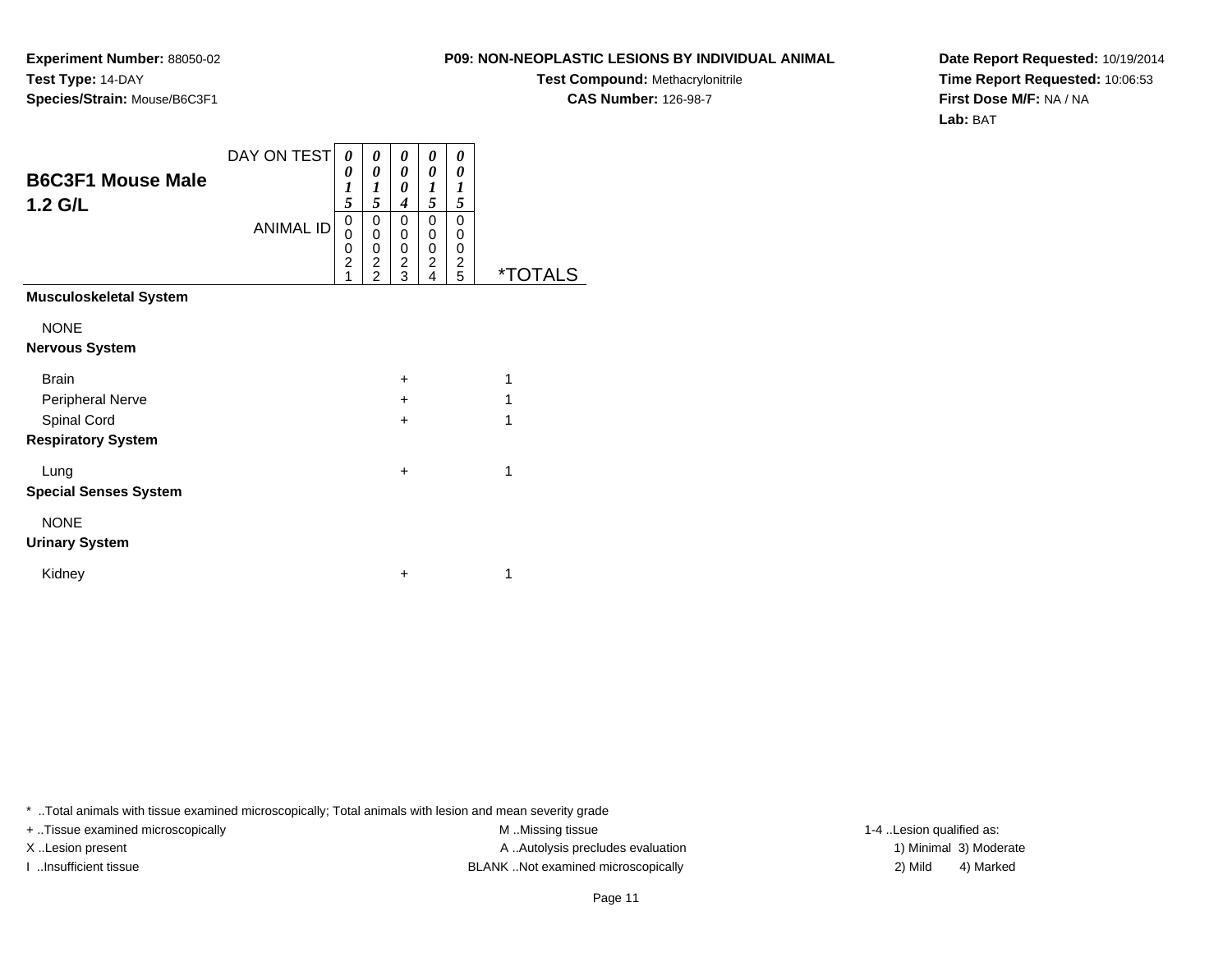**Experiment Number:** 88050-02**Test Type:** 14-DAY**Species/Strain:** Mouse/B6C3F1

**Test Compound:** Methacrylonitrile**CAS Number:** 126-98-7

**Date Report Requested:** 10/19/2014**Time Report Requested:** 10:06:53**First Dose M/F:** NA / NA**Lab:** BAT

| <b>B6C3F1 Mouse Male</b><br>2.4 G/L                | DAY ON TEST<br><b>ANIMAL ID</b> | 0<br>0<br>1<br>5<br>0<br>0<br>0<br>$\overline{\mathbf{c}}$<br>6 | 0<br>0<br>1<br>5<br>$\mathbf 0$<br>$\mathbf 0$<br>0<br>2<br>$\overline{7}$ | 0<br>0<br>0<br>$\overline{2}$<br>$\mathbf 0$<br>$\mathbf 0$<br>0<br>$\frac{2}{8}$ | 0<br>0<br>$\boldsymbol{l}$<br>5<br>$\mathbf 0$<br>$\mathbf 0$<br>0<br>$\overline{\mathbf{c}}$<br>9 | 0<br>0<br>$\boldsymbol{l}$<br>5<br>$\mathbf 0$<br>$\mathbf 0$<br>0<br>3<br>$\Omega$ | <i><b>*TOTALS</b></i> |
|----------------------------------------------------|---------------------------------|-----------------------------------------------------------------|----------------------------------------------------------------------------|-----------------------------------------------------------------------------------|----------------------------------------------------------------------------------------------------|-------------------------------------------------------------------------------------|-----------------------|
| <b>Alimentary System</b>                           |                                 |                                                                 |                                                                            |                                                                                   |                                                                                                    |                                                                                     |                       |
| Intestine Small, Duodenum                          |                                 | $\ddot{}$                                                       | ٠                                                                          | $\ddot{}$                                                                         | ÷                                                                                                  | $\ddot{}$                                                                           | 5                     |
| Liver                                              |                                 | $+$                                                             | $+$                                                                        | $+$                                                                               | $+$                                                                                                | $+$                                                                                 | 5                     |
| Stomach, Forestomach                               |                                 | $\ddot{}$                                                       | $+$                                                                        | $+$                                                                               |                                                                                                    | $+$ $+$                                                                             | 5                     |
| Stomach, Glandular<br><b>Cardiovascular System</b> |                                 | $\ddot{}$                                                       | $\ddot{}$                                                                  | $+$                                                                               | $+$                                                                                                | $\ddot{}$                                                                           | 5                     |
| <b>NONE</b><br><b>Endocrine System</b>             |                                 |                                                                 |                                                                            |                                                                                   |                                                                                                    |                                                                                     |                       |
| <b>Adrenal Cortex</b>                              |                                 | +                                                               |                                                                            | $\ddot{}$                                                                         | +                                                                                                  | $\pm$                                                                               | 5                     |
| Adrenal Medulla<br><b>General Body System</b>      |                                 | $\ddot{}$                                                       | $\ddot{}$                                                                  | $+$                                                                               | $\ddot{}$                                                                                          | $\ddot{}$                                                                           | 5                     |
| <b>NONE</b><br><b>Genital System</b>               |                                 |                                                                 |                                                                            |                                                                                   |                                                                                                    |                                                                                     |                       |
| <b>NONE</b><br><b>Hematopoietic System</b>         |                                 |                                                                 |                                                                            |                                                                                   |                                                                                                    |                                                                                     |                       |
| Spleen                                             |                                 | +                                                               |                                                                            | $\ddot{}$                                                                         | +                                                                                                  | $\pm$                                                                               | 5                     |
| Thymus<br><b>Integumentary System</b>              |                                 | $\ddot{}$                                                       |                                                                            | $\ddot{}$                                                                         | $\ddot{}$                                                                                          | $\ddot{}$                                                                           | 5                     |
| <b>NONE</b>                                        |                                 |                                                                 |                                                                            |                                                                                   |                                                                                                    |                                                                                     |                       |

\* ..Total animals with tissue examined microscopically; Total animals with lesion and mean severity grade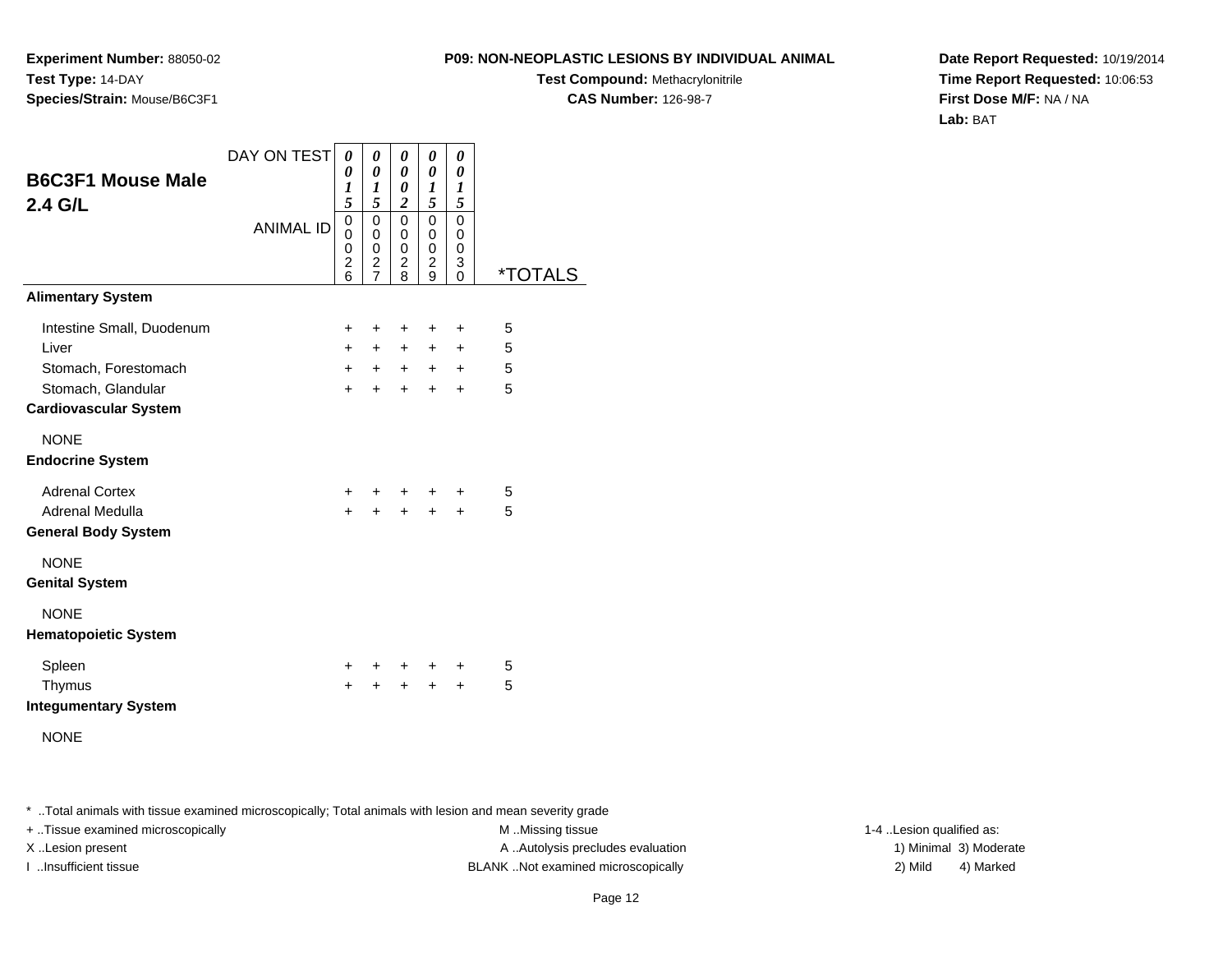### **P09: NON-NEOPLASTIC LESIONS BY INDIVIDUAL ANIMAL**

**Test Compound:** Methacrylonitrile**CAS Number:** 126-98-7

**Date Report Requested:** 10/19/2014**Time Report Requested:** 10:06:53**First Dose M/F:** NA / NA**Lab:** BAT

| <b>B6C3F1 Mouse Male</b><br>2.4 G/L | DAY ON TEST<br><b>ANIMAL ID</b> | $\boldsymbol{\theta}$<br>$\boldsymbol{\theta}$<br>$\boldsymbol{l}$<br>5<br>0<br>0<br>$\begin{array}{c} 0 \\ 2 \\ 6 \end{array}$ | 0<br>0<br>$\boldsymbol{l}$<br>5<br>0<br>00027 | 0<br>0<br>0<br>$\boldsymbol{2}$<br>0<br>$\pmb{0}$<br>$\pmb{0}$<br>$\overline{c}$<br>8 | 0<br>$\boldsymbol{\theta}$<br>$\boldsymbol{l}$<br>5<br>$\pmb{0}$<br>$\pmb{0}$<br>$\frac{0}{2}$<br>9 | 0<br>0<br>1<br>5<br>$\mathbf 0$<br>0<br>$\pmb{0}$<br>3<br>$\mathbf{0}$ | <i><b>*TOTALS</b></i> |
|-------------------------------------|---------------------------------|---------------------------------------------------------------------------------------------------------------------------------|-----------------------------------------------|---------------------------------------------------------------------------------------|-----------------------------------------------------------------------------------------------------|------------------------------------------------------------------------|-----------------------|
| <b>Musculoskeletal System</b>       |                                 |                                                                                                                                 |                                               |                                                                                       |                                                                                                     |                                                                        |                       |
| <b>NONE</b>                         |                                 |                                                                                                                                 |                                               |                                                                                       |                                                                                                     |                                                                        |                       |
| <b>Nervous System</b>               |                                 |                                                                                                                                 |                                               |                                                                                       |                                                                                                     |                                                                        |                       |
| <b>Brain</b>                        |                                 | $\ddot{}$                                                                                                                       |                                               |                                                                                       | +                                                                                                   | $\pm$                                                                  | 5                     |
| Peripheral Nerve                    |                                 | $\ddot{}$                                                                                                                       | $+$                                           | $+$                                                                                   | $\ddot{}$                                                                                           | $+$                                                                    | 5                     |
| Spinal Cord                         |                                 | $\ddot{}$                                                                                                                       | $\ddot{}$                                     | $+$                                                                                   | $\ddot{}$                                                                                           | $+$                                                                    | 5                     |
| <b>Respiratory System</b>           |                                 |                                                                                                                                 |                                               |                                                                                       |                                                                                                     |                                                                        |                       |
| Lung                                |                                 | $\ddot{}$                                                                                                                       |                                               |                                                                                       | +                                                                                                   | $\ddot{}$                                                              | 5                     |
| <b>Special Senses System</b>        |                                 |                                                                                                                                 |                                               |                                                                                       |                                                                                                     |                                                                        |                       |
| <b>NONE</b>                         |                                 |                                                                                                                                 |                                               |                                                                                       |                                                                                                     |                                                                        |                       |
| <b>Urinary System</b>               |                                 |                                                                                                                                 |                                               |                                                                                       |                                                                                                     |                                                                        |                       |
| Kidney                              |                                 | ٠                                                                                                                               |                                               |                                                                                       | ٠                                                                                                   | +                                                                      | 5                     |
|                                     |                                 |                                                                                                                                 |                                               |                                                                                       |                                                                                                     |                                                                        | ***CNIN OF MAI E      |

\*\*\*END OF MALE DATA\*\*\*

\* ..Total animals with tissue examined microscopically; Total animals with lesion and mean severity grade

+ ..Tissue examined microscopically M ...Missing tissue 1-4 ...

X..Lesion present **A ..Autolysis precludes evaluation** A ..Autolysis precludes evaluation 1) Minimal 3) Moderate I ..Insufficient tissue BLANK ..Not examined microscopically 2) Mild 4) Marked

1-4 ..Lesion qualified as: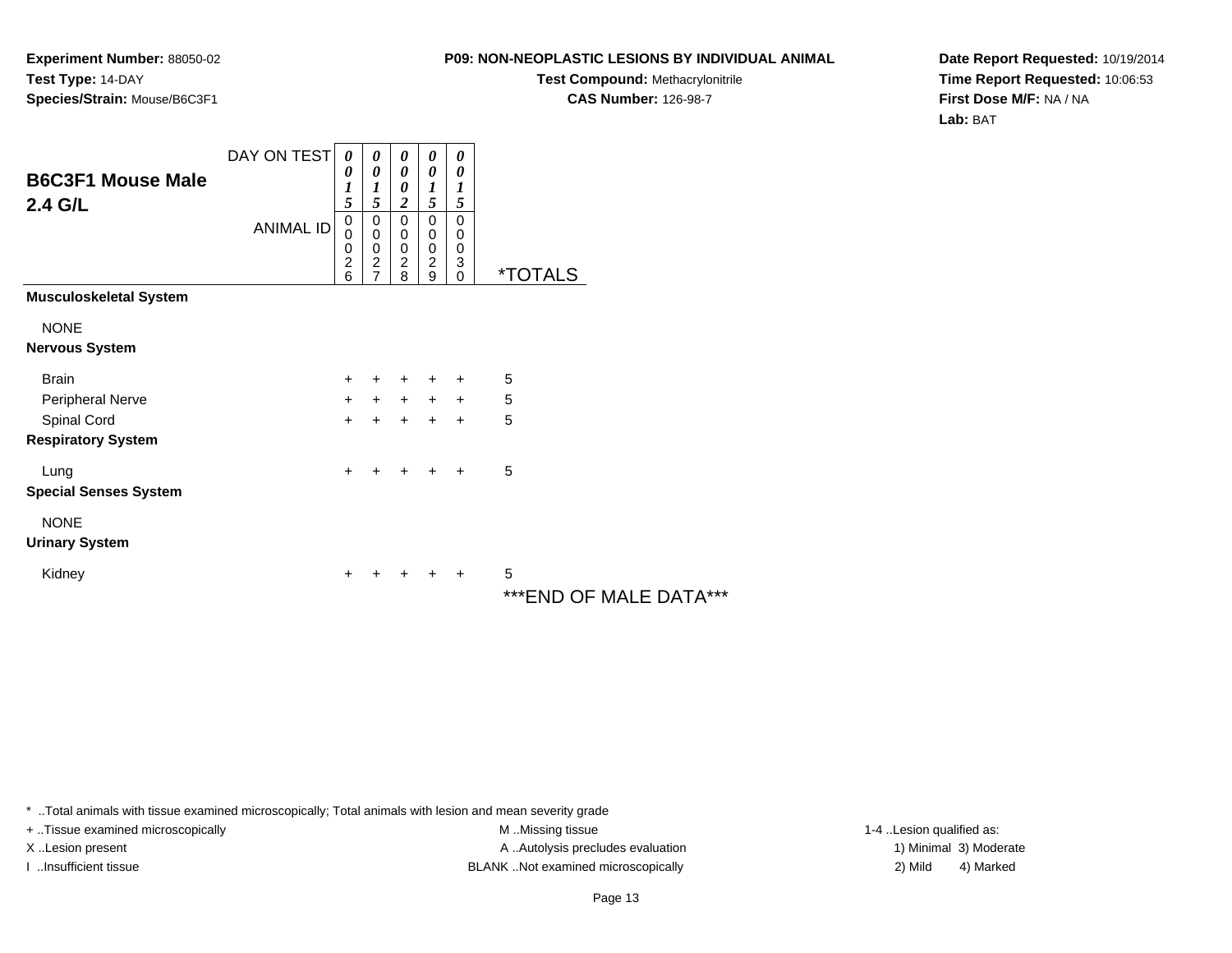**Experiment Number:** 88050-02**Test Type:** 14-DAY**Species/Strain:** Mouse/B6C3F1

**Test Compound:** Methacrylonitrile**CAS Number:** 126-98-7

**Date Report Requested:** 10/19/2014**Time Report Requested:** 10:06:53**First Dose M/F:** NA / NA**Lab:** BAT

| <b>B6C3F1 Mouse Female</b><br>$0$ G/L                                                                            | DAY ON TEST<br><b>ANIMAL ID</b> | 0<br>$\theta$<br>1<br>5<br>$\mathbf 0$<br>0<br>$\mathbf 0$<br>3<br>1 | 0<br>0<br>1<br>5<br>$\pmb{0}$<br>$\mathbf 0$<br>0<br>3<br>$\mathfrak{p}$ | 0<br>0<br>1<br>5 <sup>5</sup><br>0<br>0<br>0<br>3<br>3 | 0<br>$\boldsymbol{\theta}$<br>$\boldsymbol{l}$<br>5<br>$\mathbf 0$<br>0<br>$\mathbf 0$<br>3<br>$\overline{\mathbf{4}}$ | 0<br>0<br>1<br>5<br>$\mathbf 0$<br>0<br>$\mathbf 0$<br>3<br>5 | *TOTALS          |
|------------------------------------------------------------------------------------------------------------------|---------------------------------|----------------------------------------------------------------------|--------------------------------------------------------------------------|--------------------------------------------------------|------------------------------------------------------------------------------------------------------------------------|---------------------------------------------------------------|------------------|
| <b>Alimentary System</b>                                                                                         |                                 |                                                                      |                                                                          |                                                        |                                                                                                                        |                                                               |                  |
| Intestine Small, Duodenum<br>Liver<br>Stomach, Forestomach<br>Stomach, Glandular<br><b>Cardiovascular System</b> |                                 | +<br>$+$<br>$+$<br>$+$                                               | ÷<br>$+$<br>$+$<br>$\ddot{}$                                             | $\ddot{}$<br>$+$<br>$+$<br>$\ddot{}$                   | ÷<br>$+$ $-$<br>$+$ $-$<br>$+$                                                                                         | $\ddot{}$<br>$\pm$<br>$\pm$<br>$\ddot{}$                      | 5<br>5<br>5<br>5 |
| <b>NONE</b><br><b>Endocrine System</b>                                                                           |                                 |                                                                      |                                                                          |                                                        |                                                                                                                        |                                                               |                  |
| <b>Adrenal Cortex</b><br>Adrenal Medulla<br><b>General Body System</b>                                           |                                 | $+$<br>$\ddot{}$                                                     | $\ddot{}$                                                                | $+$                                                    | $+$ $+$ $+$<br>$+$                                                                                                     | $\ddot{}$<br>$+$                                              | 5<br>5           |
| <b>NONE</b><br><b>Genital System</b>                                                                             |                                 |                                                                      |                                                                          |                                                        |                                                                                                                        |                                                               |                  |
| <b>NONE</b><br><b>Hematopoietic System</b>                                                                       |                                 |                                                                      |                                                                          |                                                        |                                                                                                                        |                                                               |                  |
| Spleen<br>Thymus<br><b>Integumentary System</b>                                                                  |                                 | $+$<br>$\ddot{}$                                                     | $\pm$                                                                    | $\pm$<br>$\ddot{}$                                     | +<br>$+$                                                                                                               | $\ddot{}$<br>$+$                                              | 5<br>5           |

NONE

\* ..Total animals with tissue examined microscopically; Total animals with lesion and mean severity grade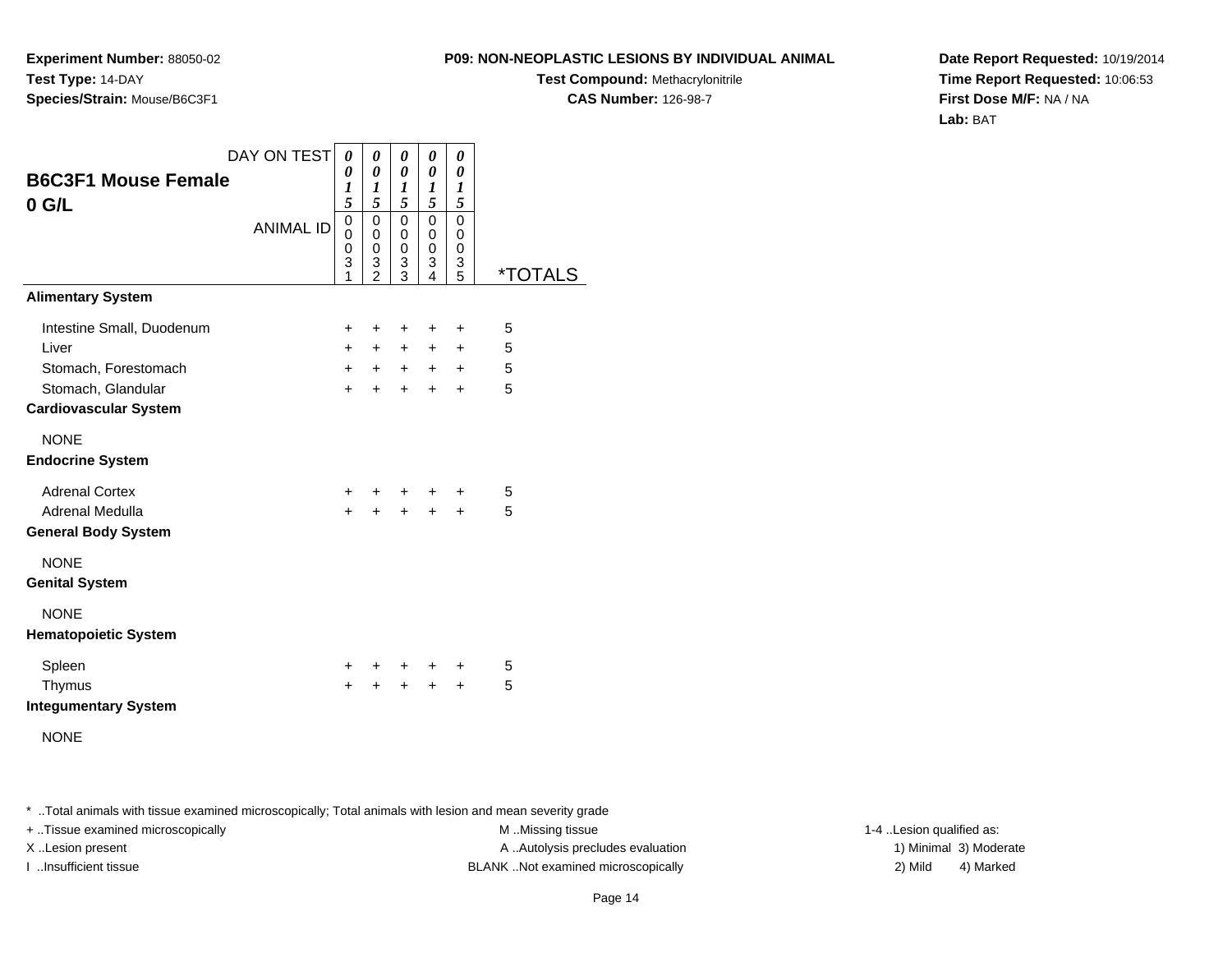**Experiment Number:** 88050-02**Test Type:** 14-DAY**Species/Strain:** Mouse/B6C3F1

**Test Compound:** Methacrylonitrile**CAS Number:** 126-98-7

**Date Report Requested:** 10/19/2014**Time Report Requested:** 10:06:53**First Dose M/F:** NA / NA**Lab:** BAT

| <b>B6C3F1 Mouse Female</b><br>$0$ G/L | DAY ON TEST<br><b>ANIMAL ID</b> | 0<br>0<br>1<br>5<br>0<br>$\overline{0}$<br>0<br>3 | 0<br>0<br>1<br>5<br>0<br>0<br>0<br>3 | 0<br>0<br>$\boldsymbol{l}$<br>5<br>0<br>0<br>0<br>3 | 0<br>0<br>1<br>5<br>0<br>$\mathbf{0}$<br>0<br>3 | 0<br>0<br>1<br>5<br>0<br>0<br>0<br>3 |                       |
|---------------------------------------|---------------------------------|---------------------------------------------------|--------------------------------------|-----------------------------------------------------|-------------------------------------------------|--------------------------------------|-----------------------|
|                                       |                                 | 1                                                 | $\mathfrak{p}$                       | 3                                                   | 4                                               | 5                                    | <i><b>*TOTALS</b></i> |
| <b>Musculoskeletal System</b>         |                                 |                                                   |                                      |                                                     |                                                 |                                      |                       |
| <b>NONE</b>                           |                                 |                                                   |                                      |                                                     |                                                 |                                      |                       |
| <b>Nervous System</b>                 |                                 |                                                   |                                      |                                                     |                                                 |                                      |                       |
| <b>Brain</b>                          |                                 | $+$                                               | $\ddot{}$                            | $\ddot{}$                                           | $\ddot{}$                                       | $\ddot{}$                            | 5                     |
| Peripheral Nerve                      |                                 | $+$                                               | $+$                                  | $+$                                                 | $+$                                             | $+$                                  | 5                     |
| Spinal Cord                           |                                 | $\ddot{}$                                         | $\ddot{}$                            | $\ddot{}$                                           | $\ddot{}$                                       | $\ddot{}$                            | 5                     |
| <b>Respiratory System</b>             |                                 |                                                   |                                      |                                                     |                                                 |                                      |                       |
| Lung                                  |                                 | $\ddot{}$                                         |                                      | $\ddot{}$                                           | $\ddot{}$                                       | M                                    | 4                     |
| <b>Special Senses System</b>          |                                 |                                                   |                                      |                                                     |                                                 |                                      |                       |
| <b>NONE</b><br><b>Urinary System</b>  |                                 |                                                   |                                      |                                                     |                                                 |                                      |                       |
| Kidney                                |                                 |                                                   |                                      |                                                     |                                                 |                                      | 5                     |

\* ..Total animals with tissue examined microscopically; Total animals with lesion and mean severity grade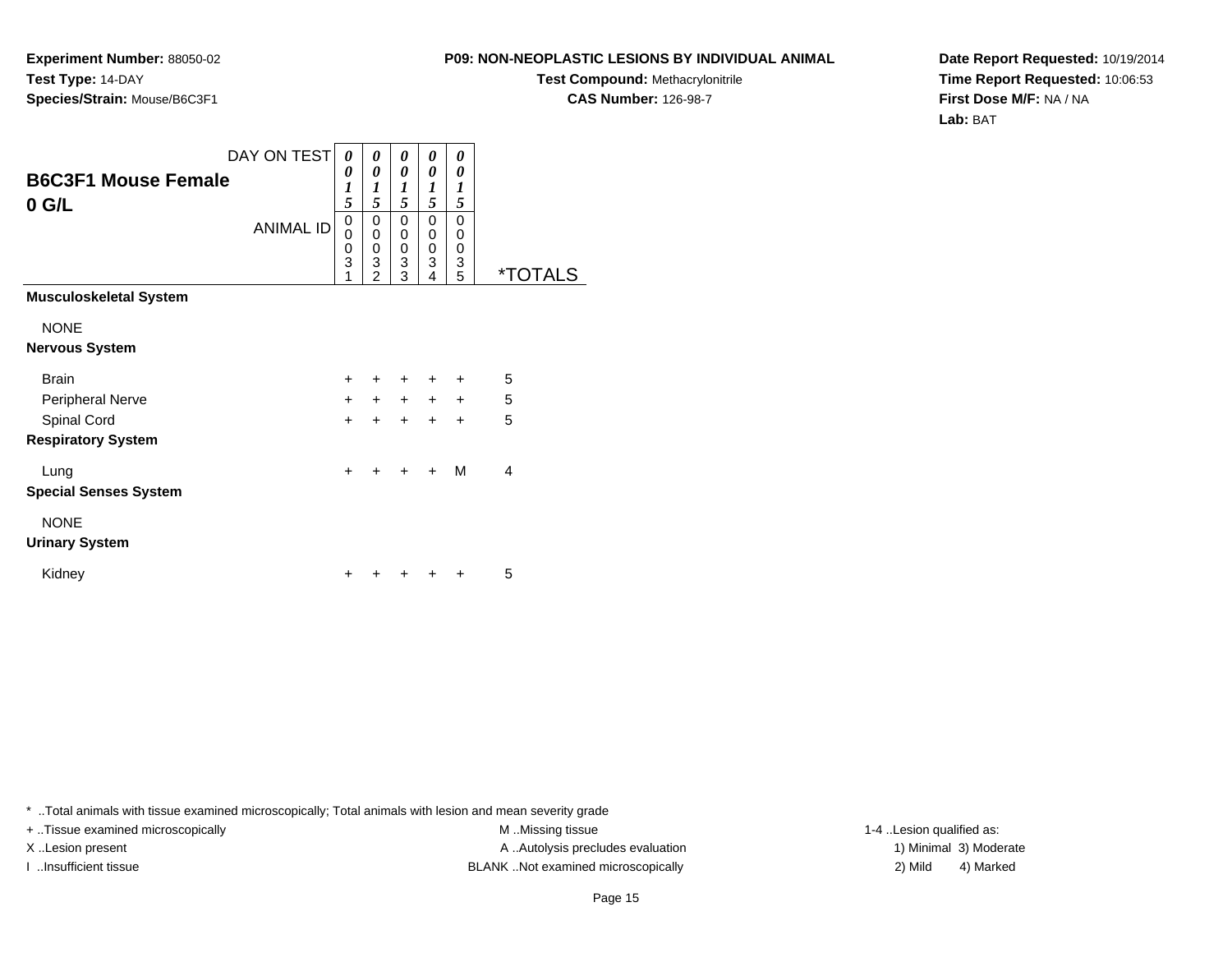**Test Compound:** Methacrylonitrile**CAS Number:** 126-98-7

**Date Report Requested:** 10/19/2014**Time Report Requested:** 10:06:53**First Dose M/F:** NA / NA**Lab:** BAT

# **B6C3F1 Mouse Female0.15 G/L**

ANIMAL ID

\*TOTALS

**Alimentary System**

NONE

**Cardiovascular System**

NONE

**Endocrine System**

**NONE** 

**General Body System**

NONE

**Genital System**

NONE

**Hematopoietic System**

NONE

**Integumentary System**

NONE

**Musculoskeletal System**

NONE

**Nervous System**

NONE

\* ..Total animals with tissue examined microscopically; Total animals with lesion and mean severity grade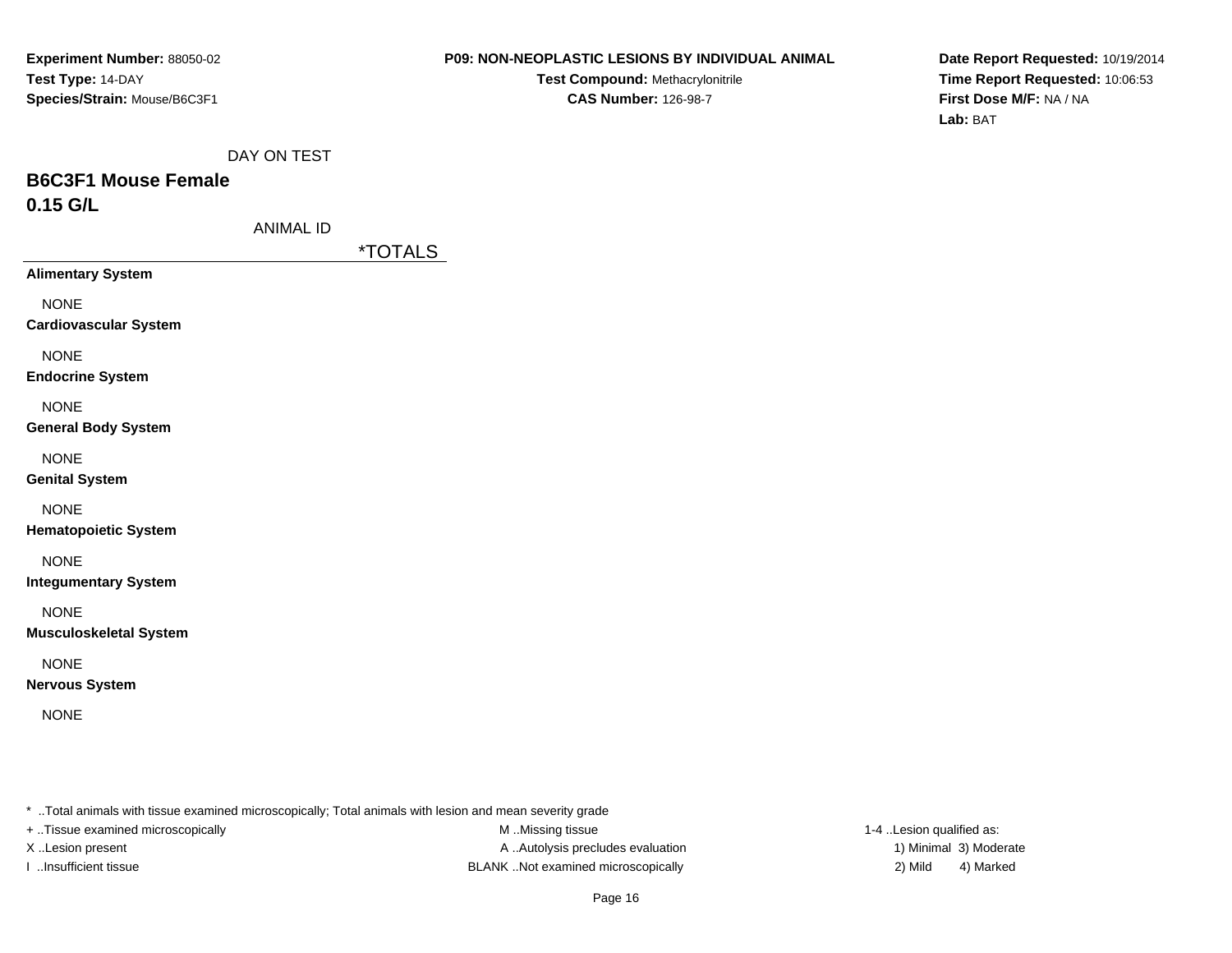**Test Compound:** Methacrylonitrile**CAS Number:** 126-98-7

**Date Report Requested:** 10/19/2014**Time Report Requested:** 10:06:53**First Dose M/F:** NA / NA**Lab:** BAT

DAY ON TEST

# **B6C3F1 Mouse Female0.15 G/L**

ANIMAL ID

\*TOTALS

**Respiratory System**

NONE

**Special Senses System**

NONE

**Urinary System**

NONE

\* ..Total animals with tissue examined microscopically; Total animals with lesion and mean severity grade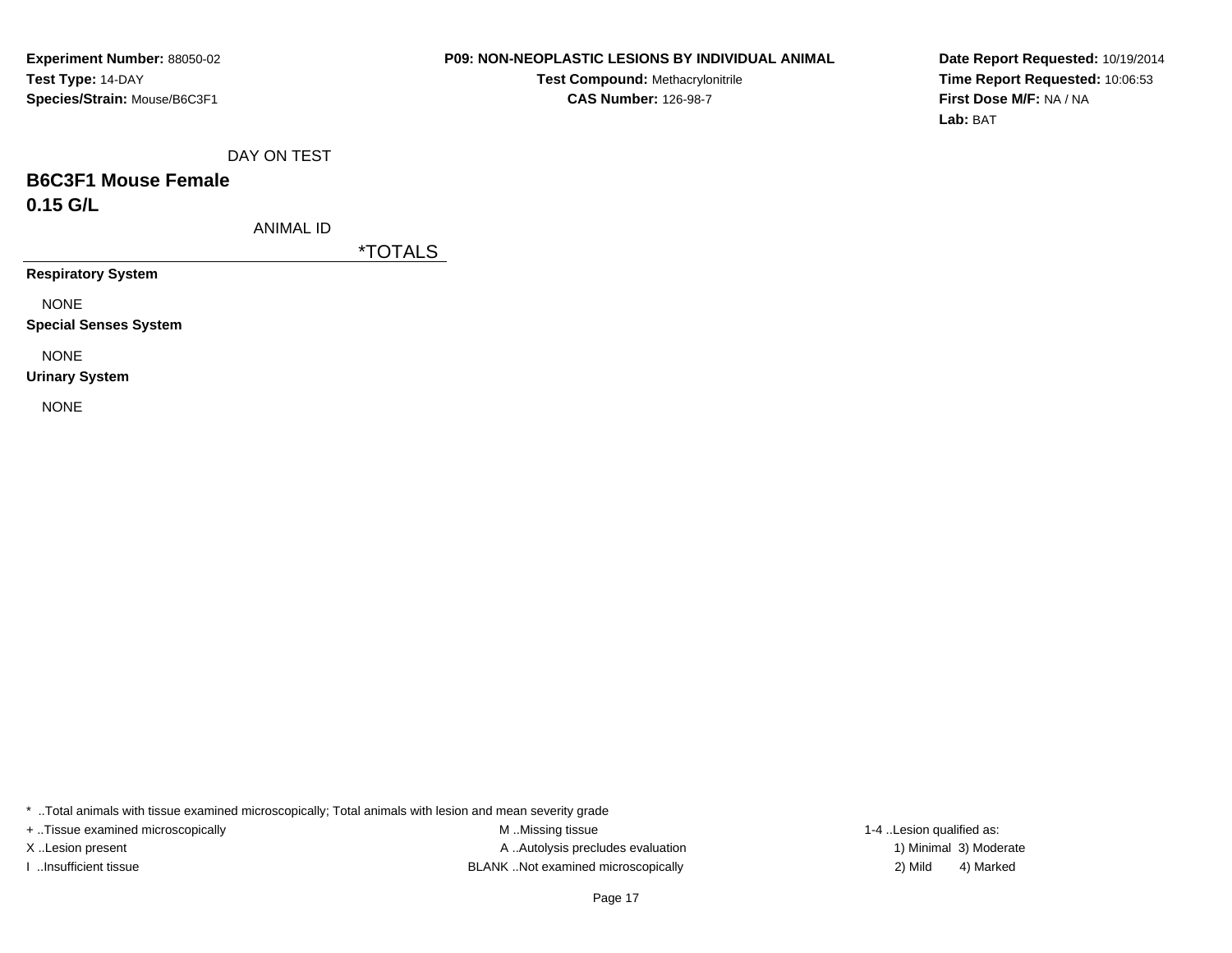**Test Compound:** Methacrylonitrile**CAS Number:** 126-98-7

**Date Report Requested:** 10/19/2014**Time Report Requested:** 10:06:53**First Dose M/F:** NA / NA**Lab:** BAT

DAY ON TEST

# **B6C3F1 Mouse Female0.3 G/L**

\*TOTALS

**Alimentary System**

NONE

**Cardiovascular System**

NONE

**Endocrine System**

**NONE** 

### **General Body System**

NONE

**Genital System**

NONE

**Hematopoietic System**

NONE

**Integumentary System**

NONE

**Musculoskeletal System**

NONE

**Nervous System**

NONE

\* ..Total animals with tissue examined microscopically; Total animals with lesion and mean severity grade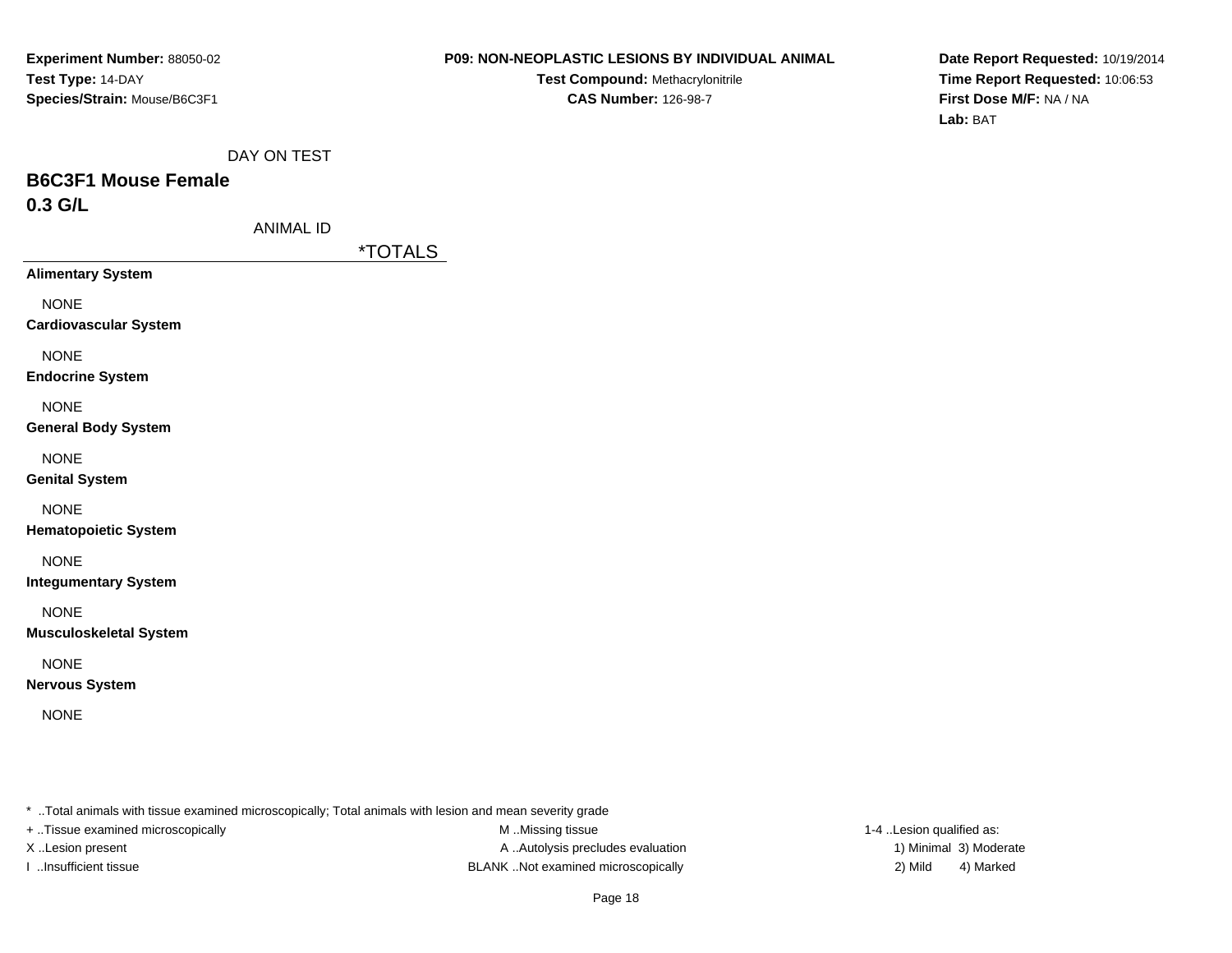### **P09: NON-NEOPLASTIC LESIONS BY INDIVIDUAL ANIMAL**

**Test Compound:** Methacrylonitrile**CAS Number:** 126-98-7

**Date Report Requested:** 10/19/2014**Time Report Requested:** 10:06:53**First Dose M/F:** NA / NA**Lab:** BAT

DAY ON TEST

# **B6C3F1 Mouse Female0.3 G/L**

ANIMAL ID

\*TOTALS

**Respiratory System**

NONE

**Special Senses System**

NONE

**Urinary System**

NONE

\* ..Total animals with tissue examined microscopically; Total animals with lesion and mean severity grade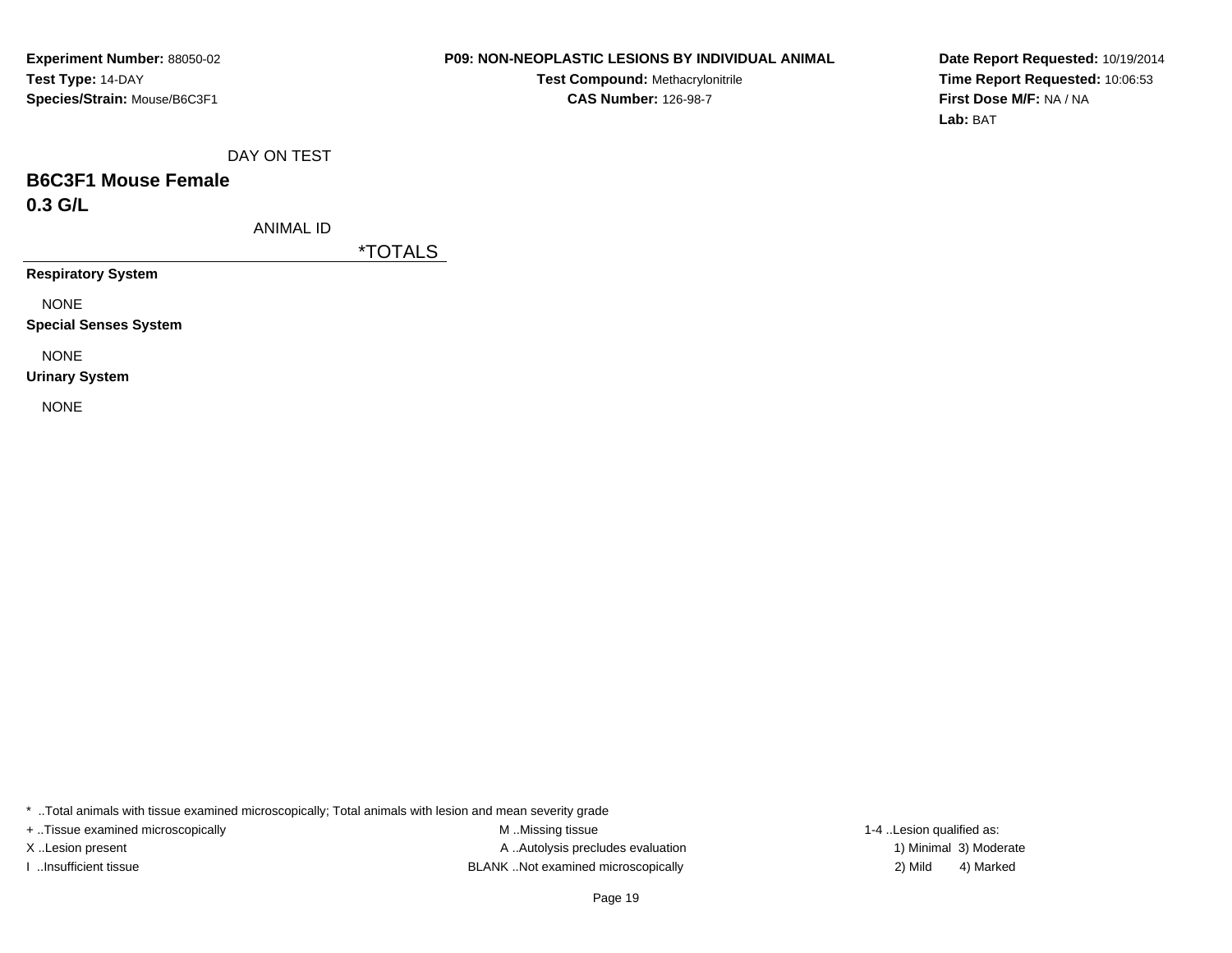**Experiment Number:** 88050-02**Test Type:** 14-DAY**Species/Strain:** Mouse/B6C3F1

**Test Compound:** Methacrylonitrile

**CAS Number:** 126-98-7

**Date Report Requested:** 10/19/2014**Time Report Requested:** 10:06:53**First Dose M/F:** NA / NA**Lab:** BAT

| <b>B6C3F1 Mouse Female</b>                         | DAY ON TEST      | $\boldsymbol{\theta}$<br>0<br>$\boldsymbol{l}$            | 0<br>$\boldsymbol{\theta}$<br>1 | 0<br>0<br>1                          | 0<br>$\boldsymbol{\theta}$<br>$\boldsymbol{l}$           | 0<br>0<br>1                                                  |                       |
|----------------------------------------------------|------------------|-----------------------------------------------------------|---------------------------------|--------------------------------------|----------------------------------------------------------|--------------------------------------------------------------|-----------------------|
| $0.6$ G/L                                          | <b>ANIMAL ID</b> | 5<br>$\mathbf 0$<br>$\mathbf{0}$<br>$\mathbf 0$<br>4<br>6 | 5<br>0<br>0<br>0<br>4<br>7      | 5<br>$\mathbf 0$<br>0<br>0<br>4<br>8 | 5<br>$\mathbf 0$<br>$\mathbf 0$<br>$\mathbf 0$<br>4<br>9 | 5<br>$\Omega$<br>$\mathbf 0$<br>$\mathbf 0$<br>5<br>$\Omega$ | <i><b>*TOTALS</b></i> |
| <b>Alimentary System</b>                           |                  |                                                           |                                 |                                      |                                                          |                                                              |                       |
| Intestine Small, Duodenum                          |                  | $\ddot{}$                                                 | ÷                               | ÷                                    | $\ddot{}$                                                | $\ddot{}$                                                    | 5                     |
| Liver                                              |                  | $+$                                                       | $+$                             | $+$                                  | $+$                                                      | $+$                                                          | 5                     |
| Stomach, Forestomach                               |                  | $+$                                                       | $+$                             | $+$                                  | $+$                                                      | $\ddot{}$                                                    | 5                     |
| Stomach, Glandular<br><b>Cardiovascular System</b> |                  | $+$                                                       | $+$                             | $+$                                  | $+$                                                      | $\ddot{}$                                                    | 5                     |
| <b>NONE</b><br><b>Endocrine System</b>             |                  |                                                           |                                 |                                      |                                                          |                                                              |                       |
| <b>Adrenal Cortex</b>                              |                  | $+$                                                       |                                 |                                      | $+$ $+$ $+$                                              | $\ddot{}$                                                    | 5                     |
| Adrenal Medulla                                    |                  | $\ddot{}$                                                 | $\ddot{+}$                      | $+$                                  | $\ddot{+}$                                               | $\ddot{}$                                                    | 5                     |
| <b>General Body System</b>                         |                  |                                                           |                                 |                                      |                                                          |                                                              |                       |
| <b>NONE</b><br><b>Genital System</b>               |                  |                                                           |                                 |                                      |                                                          |                                                              |                       |
| <b>NONE</b><br><b>Hematopoietic System</b>         |                  |                                                           |                                 |                                      |                                                          |                                                              |                       |
| Spleen                                             |                  | $\ddot{}$                                                 | $+$ $-$                         | $+$                                  | +                                                        | $\pm$                                                        | 5                     |
| Thymus                                             |                  | $\ddot{}$                                                 |                                 | $\ddot{+}$                           | $+$                                                      | $\ddot{}$                                                    | 5                     |
| <b>Integumentary System</b>                        |                  |                                                           |                                 |                                      |                                                          |                                                              |                       |
|                                                    |                  |                                                           |                                 |                                      |                                                          |                                                              |                       |

NONE

\* ..Total animals with tissue examined microscopically; Total animals with lesion and mean severity grade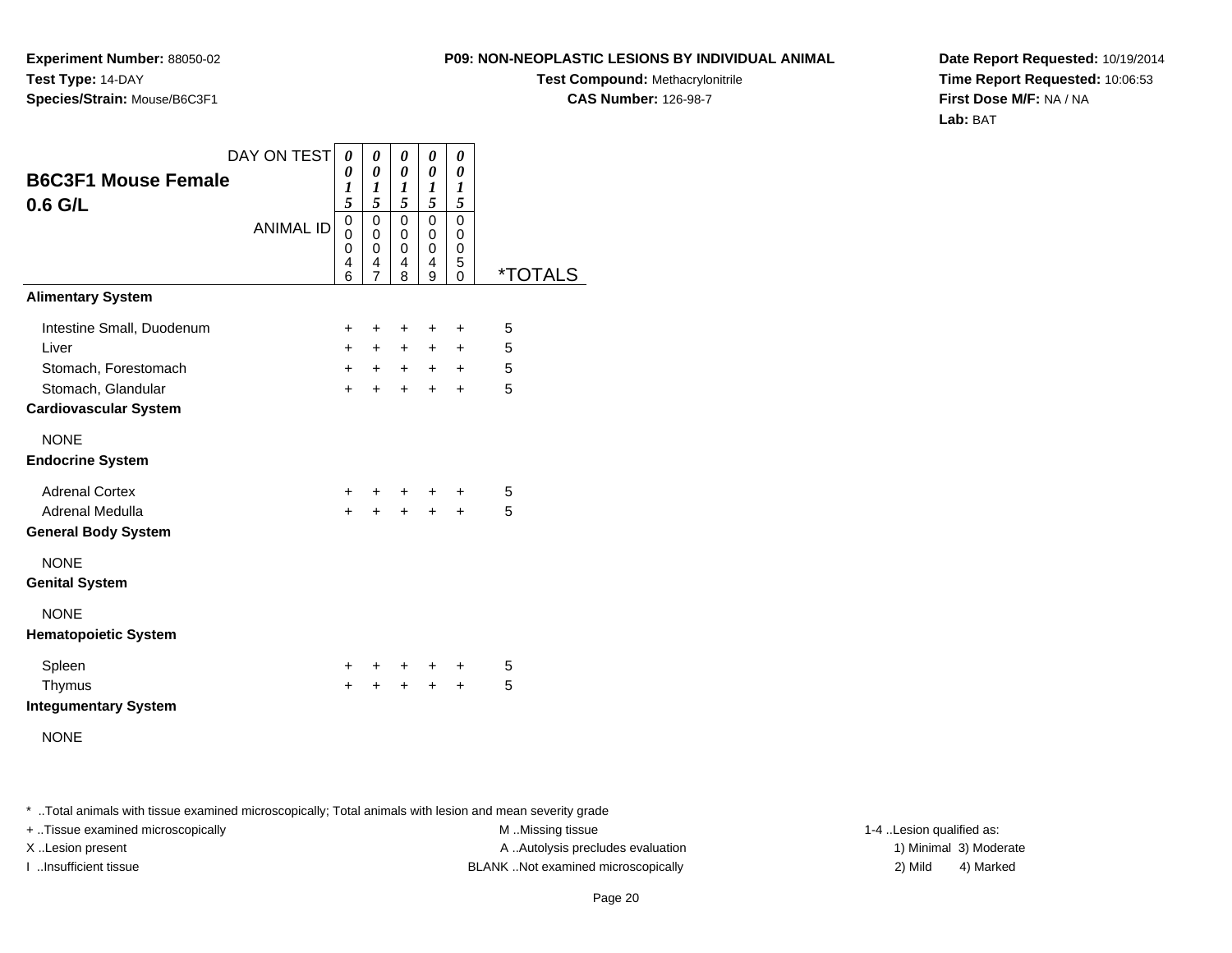**Experiment Number:** 88050-02**Test Type:** 14-DAY**Species/Strain:** Mouse/B6C3F1

**Test Compound:** Methacrylonitrile**CAS Number:** 126-98-7

**Date Report Requested:** 10/19/2014**Time Report Requested:** 10:06:53**First Dose M/F:** NA / NA**Lab:** BAT

| <b>B6C3F1 Mouse Female</b><br>$0.6$ G/L | DAY ON TEST<br><b>ANIMAL ID</b> | 0<br>0<br>1<br>5<br>0<br>$\Omega$ | 0<br>0<br>1<br>5<br>0<br>0 | 0<br>0<br>$\boldsymbol{l}$<br>5<br>0<br>0 | 0<br>$\theta$<br>1<br>5<br>0<br>$\mathbf 0$ | 0<br>0<br>1<br>5<br>$\Omega$<br>0 |                       |
|-----------------------------------------|---------------------------------|-----------------------------------|----------------------------|-------------------------------------------|---------------------------------------------|-----------------------------------|-----------------------|
|                                         |                                 | 0<br>$\overline{4}$<br>6          | 0<br>4<br>$\overline{7}$   | 0<br>4<br>8                               | $\mathbf 0$<br>4<br>9                       | 0<br>5<br>$\mathbf{0}$            | <i><b>*TOTALS</b></i> |
| <b>Musculoskeletal System</b>           |                                 |                                   |                            |                                           |                                             |                                   |                       |
| <b>NONE</b>                             |                                 |                                   |                            |                                           |                                             |                                   |                       |
| <b>Nervous System</b>                   |                                 |                                   |                            |                                           |                                             |                                   |                       |
| <b>Brain</b>                            |                                 | $+$                               | ÷                          | $\ddot{}$                                 | $\ddot{}$                                   | $\div$                            | 5                     |
| Peripheral Nerve                        |                                 | $+$                               | $+$                        | $+$                                       | $+$                                         | $+$                               | 5                     |
| Spinal Cord                             |                                 | $\ddot{}$                         | $\ddot{}$                  | $\ddot{}$                                 | $\ddot{}$                                   | $\ddot{}$                         | 5                     |
| <b>Respiratory System</b>               |                                 |                                   |                            |                                           |                                             |                                   |                       |
| Lung                                    |                                 | $\ddot{}$                         | $\ddot{}$                  | $\ddot{}$                                 | $+$                                         | $\ddot{}$                         | 5                     |
| <b>Special Senses System</b>            |                                 |                                   |                            |                                           |                                             |                                   |                       |
| <b>NONE</b>                             |                                 |                                   |                            |                                           |                                             |                                   |                       |
| <b>Urinary System</b>                   |                                 |                                   |                            |                                           |                                             |                                   |                       |
| Kidney                                  |                                 |                                   |                            |                                           |                                             |                                   | 5                     |

\* ..Total animals with tissue examined microscopically; Total animals with lesion and mean severity grade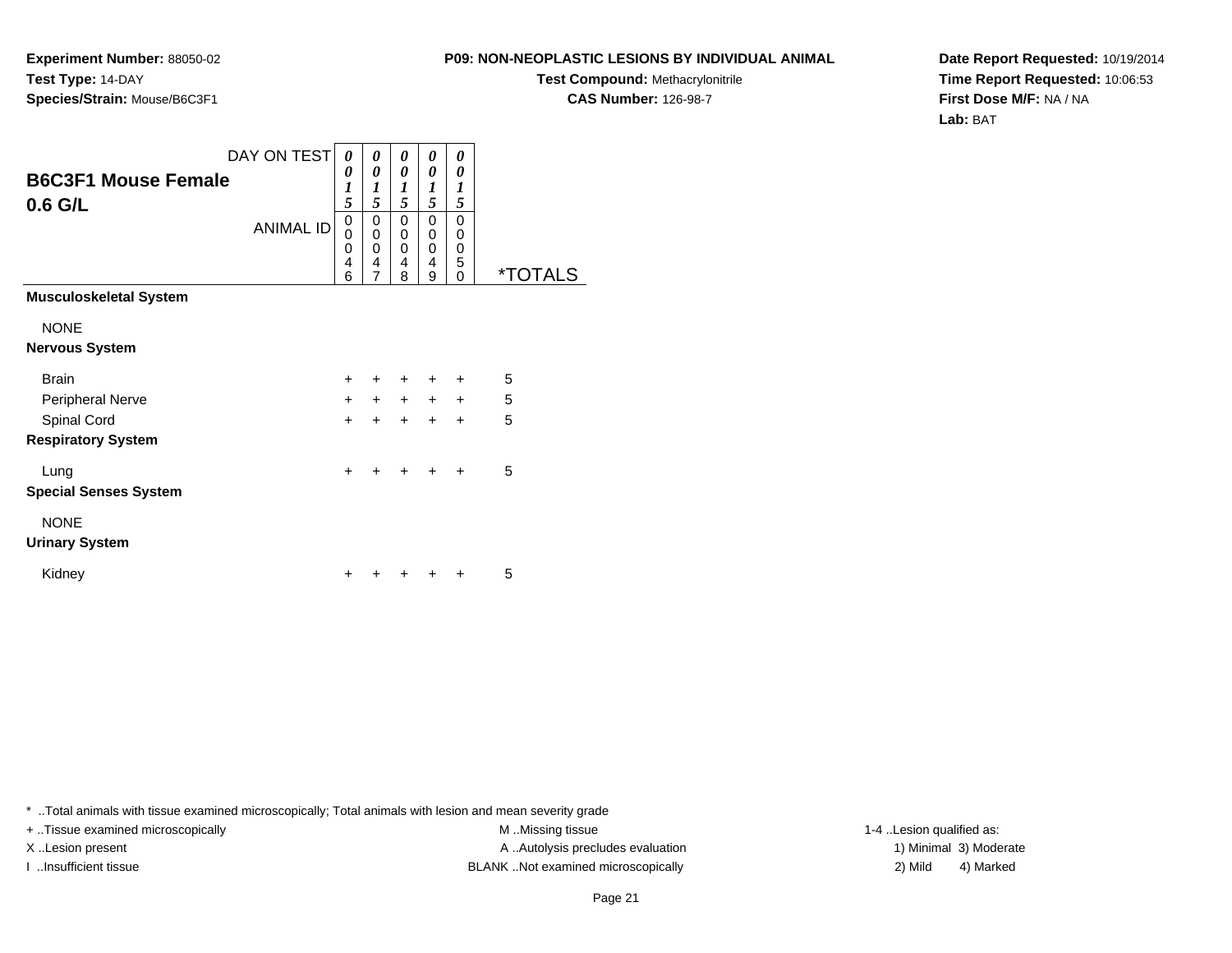**Experiment Number:** 88050-02**Test Type:** 14-DAY**Species/Strain:** Mouse/B6C3F1

**Test Compound:** Methacrylonitrile

**CAS Number:** 126-98-7

**Date Report Requested:** 10/19/2014**Time Report Requested:** 10:06:53**First Dose M/F:** NA / NA**Lab:** BAT

| <b>B6C3F1 Mouse Female</b><br>$1.2$ G/L                                                                          | DAY ON TEST      | 0<br>0<br>0<br>$\mathfrak{z}$              | 0<br>0<br>0<br>$\overline{\mathbf{3}}$ | 0<br>0<br>0<br>3                | 0<br>0<br>$\boldsymbol{\theta}$<br>$\boldsymbol{\mathfrak{z}}$ | 0<br>0<br>0<br>3                           |                       |
|------------------------------------------------------------------------------------------------------------------|------------------|--------------------------------------------|----------------------------------------|---------------------------------|----------------------------------------------------------------|--------------------------------------------|-----------------------|
|                                                                                                                  | <b>ANIMAL ID</b> | $\mathbf 0$<br>$\mathbf{0}$<br>0<br>5<br>1 | 0<br>0<br>0<br>5<br>$\mathfrak{p}$     | $\mathbf 0$<br>0<br>0<br>5<br>3 | $\mathbf 0$<br>0<br>$\mathbf 0$<br>5<br>4                      | $\Omega$<br>0<br>0<br>5<br>5               | <i><b>*TOTALS</b></i> |
| <b>Alimentary System</b>                                                                                         |                  |                                            |                                        |                                 |                                                                |                                            |                       |
| Intestine Small, Duodenum<br>Liver<br>Stomach, Forestomach<br>Stomach, Glandular<br><b>Cardiovascular System</b> |                  | $\ddot{}$<br>$+$<br>$+$<br>$+$             | $\ddot{}$<br>$+$<br>$+$<br>$\ddot{}$   | $\ddot{}$<br>$+$<br>$+$<br>$+$  | $\ddot{}$<br>$+$<br>$+$<br>$\ddot{}$                           | $\ddot{}$<br>$+$<br>$\ddot{}$<br>$\ddot{}$ | 5<br>5<br>5<br>5      |
| <b>NONE</b><br><b>Endocrine System</b>                                                                           |                  |                                            |                                        |                                 |                                                                |                                            |                       |
| <b>Adrenal Cortex</b><br>Adrenal Medulla<br><b>General Body System</b>                                           |                  | $+$<br>$\ddot{}$                           |                                        | $\ddot{\phantom{1}}$            | $+$ $+$ $+$<br>$\ddot{+}$                                      | $\ddot{}$<br>$\ddot{}$                     | 5<br>5                |
| <b>NONE</b><br><b>Genital System</b>                                                                             |                  |                                            |                                        |                                 |                                                                |                                            |                       |
| <b>NONE</b><br><b>Hematopoietic System</b>                                                                       |                  |                                            |                                        |                                 |                                                                |                                            |                       |
| Spleen<br>Thymus<br><b>Integumentary System</b>                                                                  |                  | $\ddot{}$<br>$\ddot{}$                     | $\pm$                                  | $+$ $-$<br>$\ddot{+}$           | $\ddot{}$<br>$+$                                               | ÷<br>$+$                                   | 5<br>5                |

NONE

\* ..Total animals with tissue examined microscopically; Total animals with lesion and mean severity grade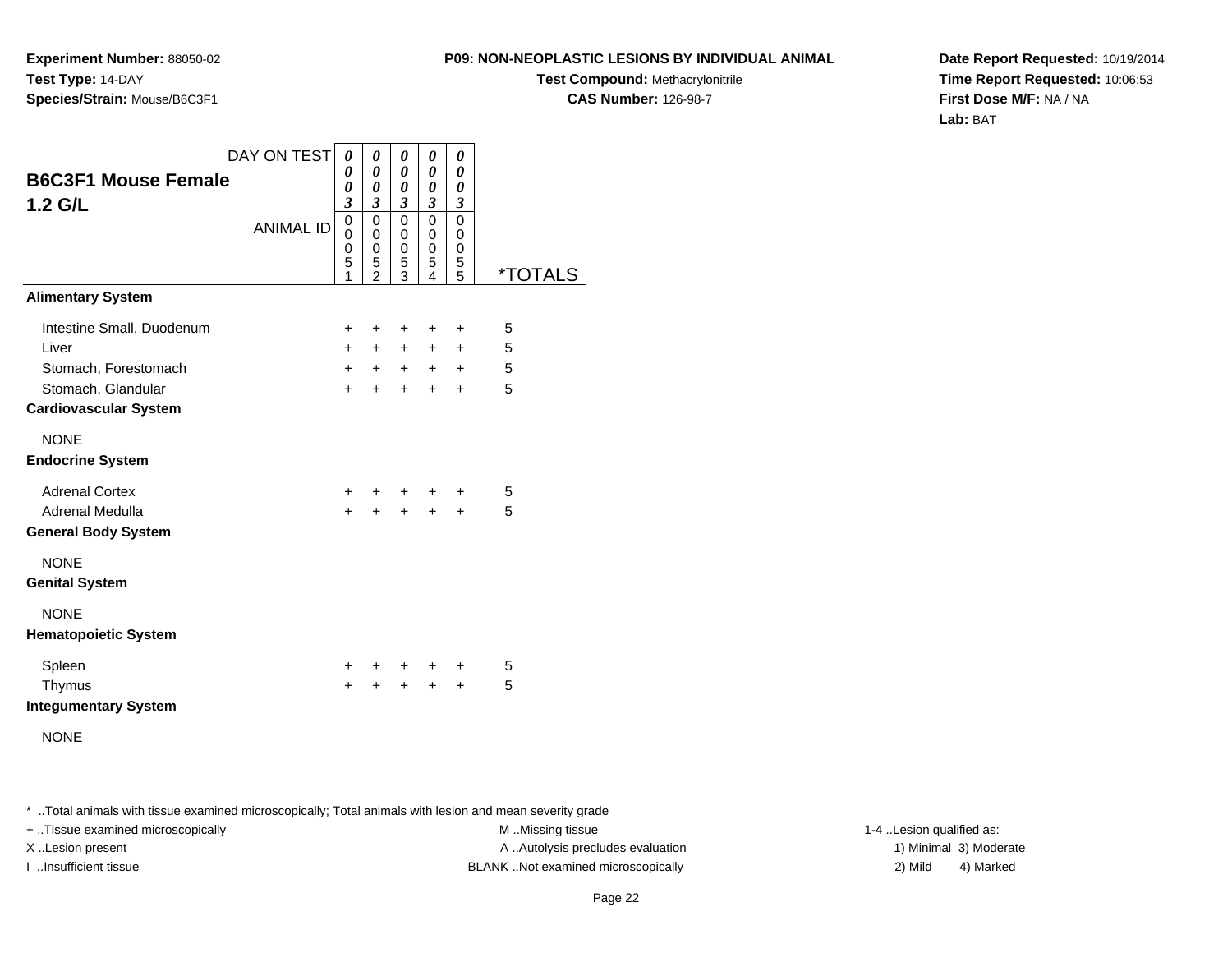**Experiment Number:** 88050-02**Test Type:** 14-DAY**Species/Strain:** Mouse/B6C3F1

**Test Compound:** Methacrylonitrile**CAS Number:** 126-98-7

**Date Report Requested:** 10/19/2014**Time Report Requested:** 10:06:53**First Dose M/F:** NA / NA**Lab:** BAT

|                                       | DAY ON TEST      | 0                | 0                        | 0                             | 0                                 | 0                                 |   |                       |     |
|---------------------------------------|------------------|------------------|--------------------------|-------------------------------|-----------------------------------|-----------------------------------|---|-----------------------|-----|
| <b>B6C3F1 Mouse Female</b><br>1.2 G/L |                  | 0<br>0<br>3      | 0<br>0<br>$\mathfrak{z}$ | 0<br>0<br>$\mathfrak{z}$      | 0<br>0<br>$\overline{\mathbf{3}}$ | 0<br>0<br>3                       |   |                       |     |
|                                       | <b>ANIMAL ID</b> | 0<br>0<br>0<br>5 | 0<br>0<br>0<br>5         | $\overline{0}$<br>0<br>0<br>5 | 0<br>0<br>0<br>5                  | $\Omega$<br>$\mathbf 0$<br>0<br>5 |   |                       |     |
| <b>Musculoskeletal System</b>         |                  | 1                | $\overline{2}$           | 3                             | 4                                 | 5                                 |   | <i><b>*TOTALS</b></i> |     |
|                                       |                  |                  |                          |                               |                                   |                                   |   |                       |     |
| <b>NONE</b>                           |                  |                  |                          |                               |                                   |                                   |   |                       |     |
| <b>Nervous System</b>                 |                  |                  |                          |                               |                                   |                                   |   |                       |     |
| <b>Brain</b>                          |                  | $\ddot{}$        | $\ddot{}$                | $\ddot{}$                     | ٠                                 | $\ddot{}$                         | 5 |                       |     |
| Peripheral Nerve                      |                  | $+$              | $+$                      | $+$                           | $+$                               | $+$                               | 5 |                       |     |
| Spinal Cord                           |                  | $\ddot{}$        | $+$                      | $+$                           | $\ddot{}$                         | $+$                               | 5 |                       |     |
| <b>Respiratory System</b>             |                  |                  |                          |                               |                                   |                                   |   |                       |     |
| Lung                                  |                  | $\ddot{}$        | $\ddot{}$                | $\ddot{}$                     | $\ddot{}$                         | $\ddot{}$                         | 5 |                       |     |
| Congestion                            |                  | $\overline{4}$   | $\overline{4}$           | 4                             |                                   |                                   |   | 3                     | 4.0 |
| <b>Special Senses System</b>          |                  |                  |                          |                               |                                   |                                   |   |                       |     |
| <b>NONE</b>                           |                  |                  |                          |                               |                                   |                                   |   |                       |     |
| <b>Urinary System</b>                 |                  |                  |                          |                               |                                   |                                   |   |                       |     |
| Kidney                                |                  | +                |                          | ÷                             |                                   | $\ddot{}$                         | 5 |                       |     |

\* ..Total animals with tissue examined microscopically; Total animals with lesion and mean severity grade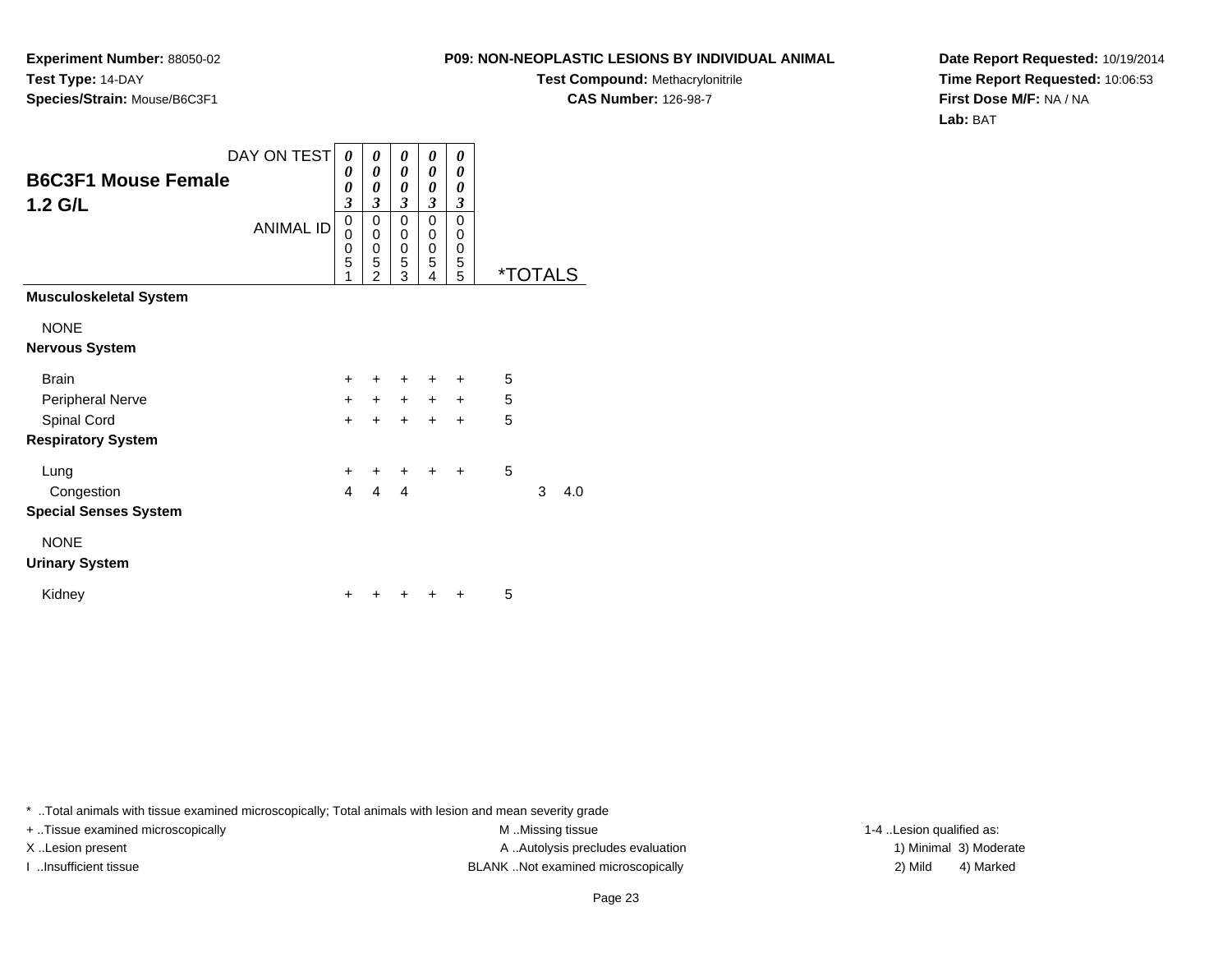**Experiment Number:** 88050-02**Test Type:** 14-DAY**Species/Strain:** Mouse/B6C3F1

**Test Compound:** Methacrylonitrile**CAS Number:** 126-98-7

**Date Report Requested:** 10/19/2014**Time Report Requested:** 10:06:53**First Dose M/F:** NA / NA**Lab:** BAT

| <b>B6C3F1 Mouse Female</b><br>2.4 G/L                                                                            | DAY ON TEST<br><b>ANIMAL ID</b> | 0<br>0<br>0<br>$\boldsymbol{\beta}$<br>$\mathbf 0$<br>0<br>0<br>5<br>6 | 0<br>0<br>1<br>5<br>$\mathbf 0$<br>0<br>$\mathbf 0$<br>5<br>$\overline{7}$ | 0<br>0<br>0<br>$\mathfrak{z}$<br>0<br>0<br>0<br>5<br>8 | 0<br>$\boldsymbol{\theta}$<br>0<br>$\mathfrak{z}$<br>$\mathbf 0$<br>0<br>0<br>5<br>9 | 0<br>0<br>0<br>3<br>$\mathbf 0$<br>0<br>0<br>6<br>0 | *TOTALS          |
|------------------------------------------------------------------------------------------------------------------|---------------------------------|------------------------------------------------------------------------|----------------------------------------------------------------------------|--------------------------------------------------------|--------------------------------------------------------------------------------------|-----------------------------------------------------|------------------|
| <b>Alimentary System</b>                                                                                         |                                 |                                                                        |                                                                            |                                                        |                                                                                      |                                                     |                  |
| Intestine Small, Duodenum<br>Liver<br>Stomach, Forestomach<br>Stomach, Glandular<br><b>Cardiovascular System</b> |                                 | $\ddot{}$<br>$+$<br>$+$<br>$\ddot{}$                                   | ÷<br>$+$<br>$+$<br>$\ddot{}$                                               | $\pm$<br>$+$<br>$+$<br>$\ddot{}$                       | ÷<br>$+$<br>$+$ $-$<br>$\ddot{}$                                                     | $\ddot{}$<br>$\pm$<br>$\pm$<br>$+$                  | 5<br>5<br>5<br>5 |
| <b>NONE</b><br><b>Endocrine System</b>                                                                           |                                 |                                                                        |                                                                            |                                                        |                                                                                      |                                                     |                  |
| <b>Adrenal Cortex</b><br>Adrenal Medulla<br><b>General Body System</b>                                           |                                 | $+$<br>$\ddot{}$                                                       | $+$                                                                        | $+$                                                    | $+$ $+$ $+$<br>$+$                                                                   | $\ddot{}$<br>$+$                                    | 5<br>5           |
| <b>NONE</b><br><b>Genital System</b>                                                                             |                                 |                                                                        |                                                                            |                                                        |                                                                                      |                                                     |                  |
| <b>NONE</b><br><b>Hematopoietic System</b>                                                                       |                                 |                                                                        |                                                                            |                                                        |                                                                                      |                                                     |                  |
| Spleen<br>Thymus<br><b>Integumentary System</b>                                                                  |                                 | $+$<br>$\ddot{}$                                                       | $+$ $-$<br>$+$                                                             | $+$<br>$+$                                             | $+$<br>$+$                                                                           | $\ddot{}$<br>$+$                                    | 5<br>5           |

NONE

\* ..Total animals with tissue examined microscopically; Total animals with lesion and mean severity grade